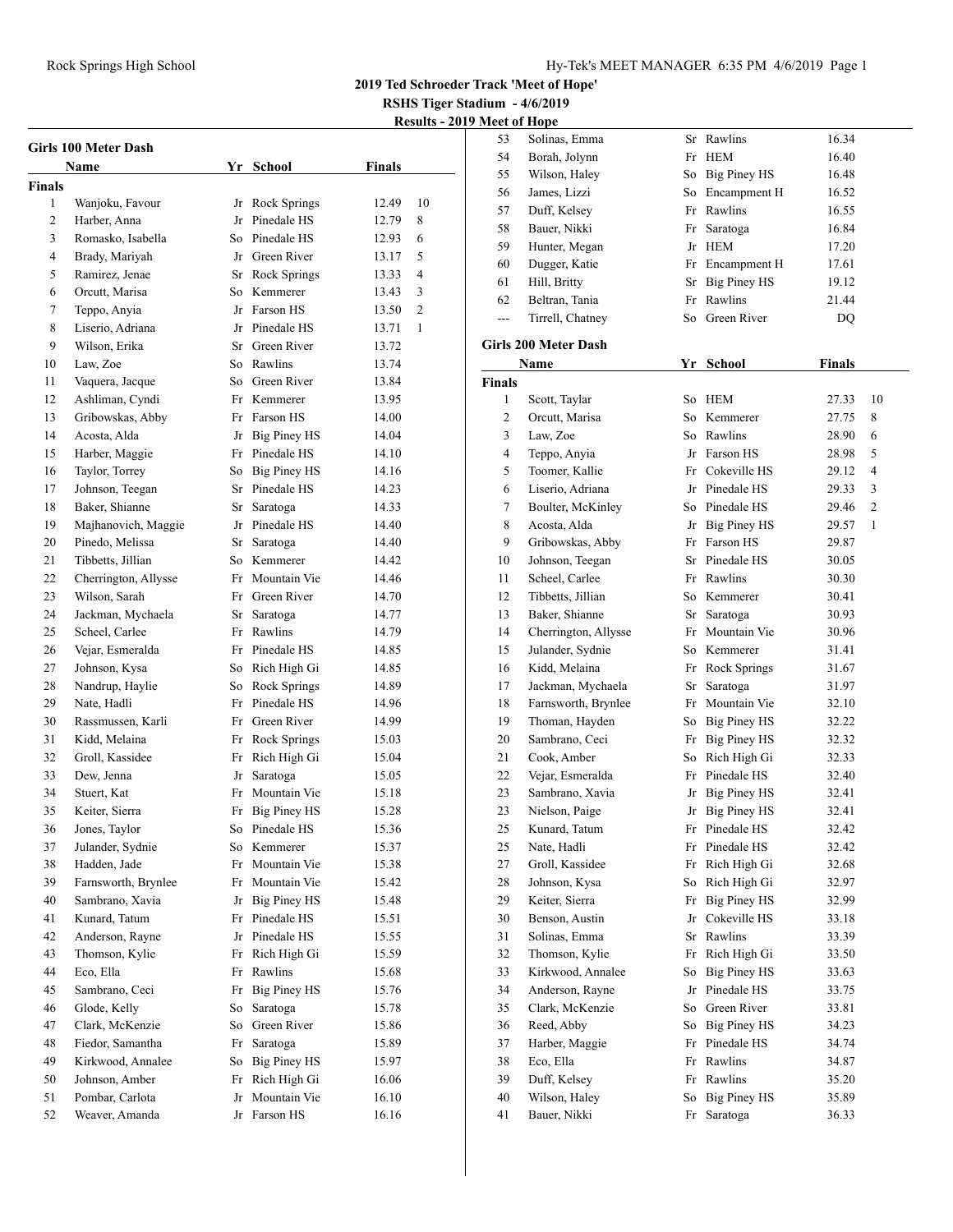**2019 Ted Schroeder Track 'Meet of Hope'**

**RSHS Tiger Stadium - 4/6/2019**

**Results - 2019 Meet of Hope**

|               | Finals  (Girls 200 Meter Dash) |          |                        |                    |    |
|---------------|--------------------------------|----------|------------------------|--------------------|----|
|               | Name                           |          | Yr School              | <b>Finals</b>      |    |
| 42            | Hill, Britty                   | Sr       | <b>Big Piney HS</b>    | 42.85              |    |
| 43            | Beltran, Tania                 | Fr       | Rawlins                | 44.34              |    |
| ---           | Rassmussen, Karli              | Fr       | Green River            | DQ                 |    |
| ---           | Teichert, Leona                | Sr       | Cokeville HS           | DQ                 |    |
|               |                                |          |                        |                    |    |
|               | Girls 400 Meter Dash           |          |                        |                    |    |
|               | Name                           |          | Yr School              | <b>Finals</b>      |    |
| <b>Finals</b> |                                |          |                        |                    |    |
| 1             | Plowman, Kenley                |          | So Kemmerer            | 1:06.77            | 10 |
| 2             | Rogers, Emma                   |          | So Pinedale HS         | 1:08.57            | 8  |
| 3             | Law, Zoe                       |          | So Rawlins             | 1:08.97            | 6  |
| 4             | MacKinnon, Angie               |          | So Green River         | 1:09.66            | 5  |
| 5             | Teichert, Tana                 |          | So Cokeville HS        | 1:11.38            | 4  |
| 6             | Butler, Sammi                  |          | Jr Kemmerer            | 1:12.82            | 3  |
| 7             | Gibson, Kaelea                 |          | Fr Green River         | 1:13.09            | 2  |
| 8             | Julander, Sydnie               |          | So Kemmerer            | 1:13.61            | 1  |
| 9             | LaBuda, Katherine              |          | Fr Pinedale HS         | 1:15.37            |    |
| 10            | Johnson, Abby                  |          | So Cokeville HS        | 1:15.66            |    |
| 11            | Geller, Sabrina                |          | So HEM                 | 1:15.89            |    |
| 12            | Ashliman, Cyndi                |          | Fr Kemmerer            | 1:18.12            |    |
| 13            | Jensen, Ashley                 |          | Sr Green River         | 1:18.50            |    |
| 14            | Olson, Cloe                    |          | Sr HEM                 | 1:21.42            |    |
| 15            | Duff, Kelsey                   |          | Fr Rawlins             | 1:22.45            |    |
| 16            | Hill, Britty                   | Sr       | <b>Big Piney HS</b>    | 1:49.22            |    |
| 17            | Bixler, Lis                    | Sr       | Rawlins                | 2:03.63            |    |
|               |                                |          |                        |                    |    |
|               | Girls 800 Meter Run<br>Name    |          |                        | <b>Finals</b>      |    |
| <b>Finals</b> |                                |          | Yr School              |                    |    |
| 1             | Halls, Cienna                  |          | Sr Cokeville HS        | 2:38.54            | 10 |
| 2             | Jones, Muriel                  | So       | <b>Big Piney HS</b>    | 2:40.23            | 8  |
| 3             | Shuler, Hanna                  | So       | Rock Springs           | 2:42.88            | 6  |
| 4             | Arnell, Kaisa                  | Sr       | Green River            | 2:46.71            | 5  |
| 5             | Richardson, Lily               |          | Jr Cokeville HS        | 2:47.97            | 4  |
| 6             | Yoak, Madison                  |          | Fr Green River         | 2:48.73            | 3  |
| 7             | Riley, Alex                    | So       | Rock Springs           | 2:50.30            | 2  |
| 8             | Wilson, Rainey                 | Fr       | <b>HEM</b>             | 2:51.67            | 1  |
| 9             | Scheer, Aden                   |          | Fr Farson HS           | 2:55.57            |    |
| 10            | Espenscheid, Cassidy           |          | So Big Piney HS        | 2:56.88            |    |
| 11            | Buford, Lauren                 | Sr       | Encampment H           | 2:58.64            |    |
| 12            | MacKinnon, Angie               | So       | Green River            | 3:05.46            |    |
| 13            | Geller, Sabrina                | So       | <b>HEM</b>             | 3:05.53            |    |
| 14            | Julander, Sydnie               | So       | Kemmerer               | 3:06.62            |    |
| 15            |                                |          | Encampment H           | 3:08.54            |    |
| 16            |                                |          |                        |                    |    |
|               | Tieszen, Grace                 | So       |                        |                    |    |
|               | Failoni, Sophie                | So       | Kemmerer               | 3:11.39            |    |
| 17            | Weaver, Amanda                 | Jr       | Farson HS              | 3:15.03            |    |
| 18            | Olson, Cloe                    | Sr       | <b>HEM</b>             | 3:20.18            |    |
| 19            | Bixler, Jessica                | Jr       | Rawlins                | 3:26.06            |    |
| 20            | Jensen, Ashley                 | Sr       | Green River            | 3:26.07            |    |
| 21            | McLaren, Mary                  | Jr       | Rock Springs           | 3:34.51            |    |
| 22<br>23      | Mason, Riley<br>Bixler, Lis    | Fr<br>Sr | Pinedale HS<br>Rawlins | 3:57.43<br>4:48.25 |    |

|                    | Girls 1600 Meter Run           |    |                     |                      |                |
|--------------------|--------------------------------|----|---------------------|----------------------|----------------|
|                    | Name                           |    | Yr School           | Finals               |                |
| Finals             |                                |    |                     |                      |                |
| 1                  | Halls, Cienna                  | Sr | Cokeville HS        | 5:36.62              | 10             |
| 2                  | Jones, Muriel                  | So | <b>Big Piney HS</b> | 5:37.94              | 8              |
| 3                  | Longfellow, Shaunti            |    | Jr Rock Springs     | 5:40.25              | 6              |
| $\overline{4}$     | Arnell, Kaisa                  |    | Sr Green River      | 6:01.70              | 5              |
| 5                  | Yoak, Madison                  |    | Fr Green River      | 6:03.54              | 4              |
| 6                  | Richardson, Lily               |    | Jr Cokeville HS     | 6:04.17              | 3              |
| 7                  | Thomson, Lauren                |    | Sr Rich High Gi     | 6:07.69              | $\overline{c}$ |
| 8                  | Riley, Alex                    | So | <b>Rock Springs</b> | 6:12.01              | 1              |
| 9                  | Sisemore, Scarlett             |    | Sr Rock Springs     | 6:14.96              |                |
| 10                 | Scheer, Aden                   |    | Fr Farson HS        | 6:20.01              |                |
| 11                 | Poyer, Erin                    |    | Jr Rock Springs     | 6:22.53              |                |
| 12                 | Shannon, Syd                   |    | Sr Rock Springs     | 6:23.33              |                |
| 13                 | Smith, Kayla                   |    | So Rock Springs     | 6:23.63              |                |
| 14                 | Failoni, Sophie                |    | So Kemmerer         | 6:56.81              |                |
| 15                 | Butler, Sammi                  |    | Jr Kemmerer         | 6:57.67              |                |
| 16                 | Tonga, Emma                    |    | Sr Cokeville HS     | 6:59.26              |                |
| 17                 | Bixler, Jessica                |    | Jr Rawlins          | 7:31.08              |                |
| 18                 | Call, Skylee                   |    | Jr Cokeville HS     | 8:01.20              |                |
| 19                 | Mason, Riley                   |    | Fr Pinedale HS      | 8:25.32              |                |
| 20                 | Cook, Amber                    |    | So Rich High Gi     | 9:38.34              |                |
|                    |                                |    |                     |                      |                |
|                    | Girls 3200 Meter Run           |    |                     |                      |                |
|                    | Name                           | Yr | <b>School</b>       | <b>Finals</b>        |                |
| <b>Finals</b><br>1 | Stubbs, Amber                  |    | So Encampment H     |                      | 10             |
| $\overline{c}$     | Shannon, Syd                   | Sr | Rock Springs        | 13:17.24<br>13:21.30 | 8              |
| 3                  | Failoni, Sophie                | So | Kemmerer            |                      | 6              |
| $\overline{4}$     | Cubas, Kimberly                | Sr | Rich High Gi        | 14:57.92<br>15:19.32 | 5              |
|                    |                                |    |                     |                      |                |
|                    | <b>Girls 100 Meter Hurdles</b> |    |                     |                      |                |
|                    | Name                           | Yr | School              | <b>Finals</b>        |                |
| <b>Finals</b>      |                                |    |                     |                      |                |
| 1                  | Barnes, Emmie                  |    | Fr Cokeville HS     | 16.44                | 10             |
| 2                  | Teichert, Emma                 | Jr | Cokeville HS        | 16.53                | 8              |
| 3                  | Brady, Mariyah                 |    | Jr Green River      | 16.70                | 6              |
| $\overline{4}$     | Friend, Madison                |    | Sr Pinedale HS      | 17.17                | 5              |
| 5                  | Munoz. Lillian                 |    | Fr Green River      | 17.61                | 4              |
| 6                  | Teichert, Leona                | Sr | Cokeville HS        | 17.65                | 3              |
| 7                  | Hereford, Haylee               | Sr | Mountain Vie        | 17.71                | $\overline{c}$ |
| 8                  | Thoren, Maizee                 | Sr | Farson HS           | 17.72                | 1              |
| 9                  | Toomer, Kallie                 | Fr | Cokeville HS        | 17.93                |                |
| 10                 | Dayton, Kylee                  | Fr | Cokeville HS        | 17.94                |                |
| 11                 | Foster, Rachel                 | Jr | Big Piney HS        | 18.01                |                |
| 12                 | Gribowskas, Abby               | Fr | Farson HS           | 18.13                |                |
| 13                 | Wells, Savannah                | So | Saratoga            | 18.14                |                |
| 14                 | Hagler, Brooklynn              | Sr | Kemmerer            | 18.21                |                |
| 15                 | Teichert, Rylee                | So | Cokeville HS        | 18.84                |                |
| 16                 | Dew, Jenna                     | Jr | Saratoga            | 18.90                |                |
| 17                 | Clarke, Laurel                 | Fr | Kemmerer            | 18.97                |                |
| 18                 | Giorgis, Kelsey                | Sr | Mountain Vie        | 19.07                |                |
| 19                 | Solaas, T'Lysa                 | Fr | <b>HEM</b>          | 19.11                |                |
| 20                 | Beardsley, Addee               | Fr | Green River         | 19.19                |                |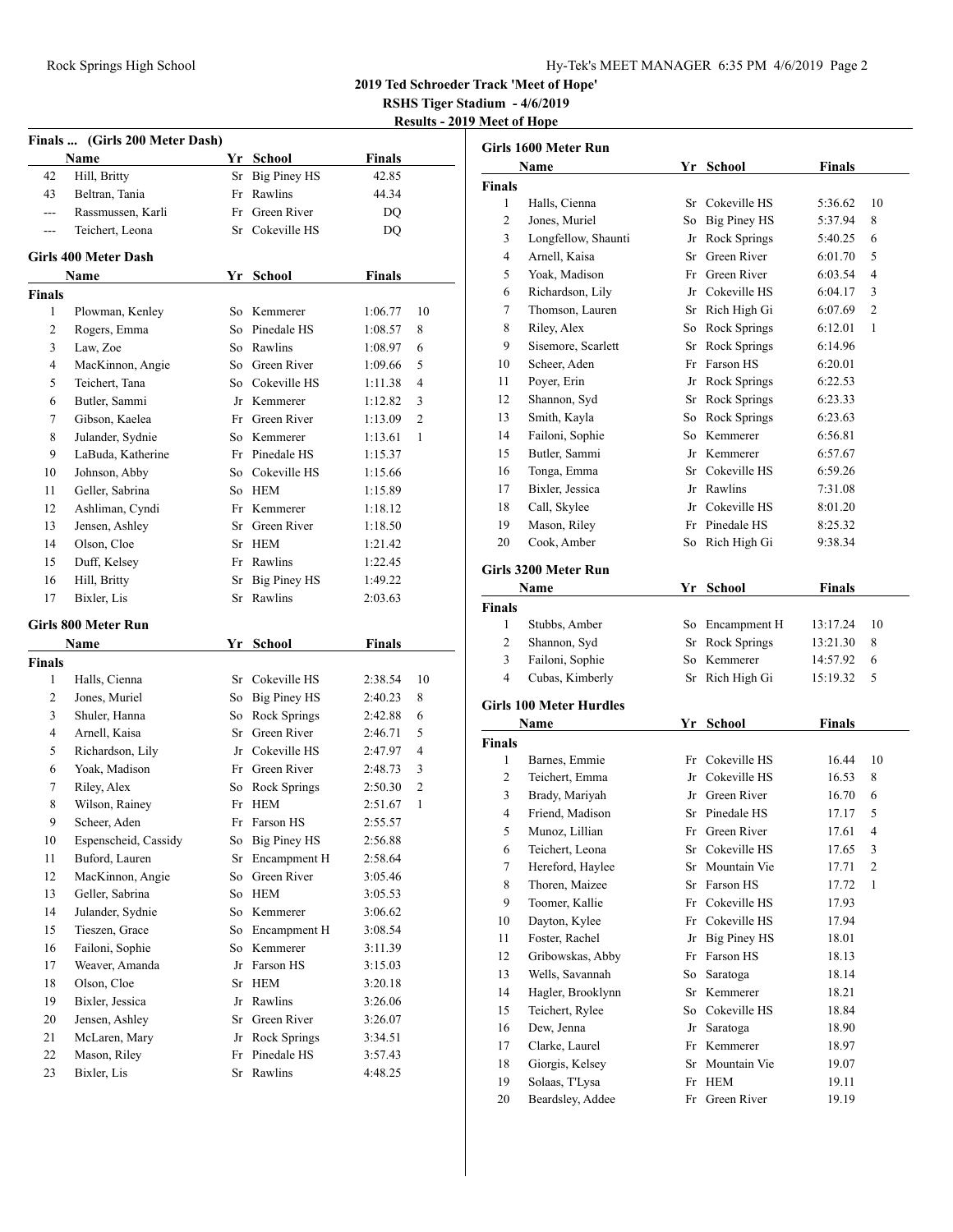**RSHS Tiger Stadium - 4/6/2019**

**Results - 2019 Meet of Hope**

| Finals  (Girls 100 Meter Hurdles) |                                |    |                     |               |    |  |  |
|-----------------------------------|--------------------------------|----|---------------------|---------------|----|--|--|
|                                   | Name                           |    | Yr School           | <b>Finals</b> |    |  |  |
| 21                                | Thoren, Tyra                   |    | Fr Farson HS        | 19.33         |    |  |  |
| 22                                | Pinedo, Melissa                | Sr | Saratoga            | 19.36         |    |  |  |
| 23                                | Vejar, Esmeralda               |    | Fr Pinedale HS      | 19.36         |    |  |  |
| 24                                | Jackman, Mychaela              |    | Sr Saratoga         | 19.44         |    |  |  |
| 25                                | Giorgis, Katie                 |    | Fr Mountain Vie     | 19.69         |    |  |  |
| 26                                | Jones, Chandler                |    | Jr Big Piney HS     | 20.28         |    |  |  |
| 27                                | Anderson, Rayne                |    | Jr Pinedale HS      | 20.28         |    |  |  |
| 28                                | Jones, Taylor                  |    | So Pinedale HS      | 20.32         |    |  |  |
| 29                                | Lawrence, Maya                 |    | So Mountain Vie     | 20.46         |    |  |  |
| 30                                | Ashliman, Cyndi                |    | Fr Kemmerer         | 20.88         |    |  |  |
| 31                                | Stapel, Kendall                |    | Jr Rich High Gi     | 21.16         |    |  |  |
| 32                                | Hibbert, Jakobi                | So | <b>Big Piney HS</b> | 21.27         |    |  |  |
| 33                                | Fiedor, Samantha               | Fr | Saratoga            | 21.75         |    |  |  |
| 34                                | Huffaker, Dixie                | Fr | Rich High Gi        | 21.90         |    |  |  |
| 35                                | Clark, McKenzie                | So | Green River         | 22.06         |    |  |  |
| 36                                | Thoman, Hayden                 |    | So Big Piney HS     | 22.21         |    |  |  |
| 37                                | Reed, Abby                     |    | So Big Piney HS     | 22.23         |    |  |  |
| 38                                | Kirkwood, Annalee              |    | So Big Piney HS     | 22.24         |    |  |  |
| 39                                | Henstra, Abby                  |    | Fr Mountain Vie     | 22.26         |    |  |  |
| 40                                | Meeks, Olivia                  |    | Fr Mountain Vie     | 22.38         |    |  |  |
| 41                                | Nielson, Paige                 |    | Jr Big Piney HS     | 22.90         |    |  |  |
| ---                               | Sambrano, Ceci                 | Fr | <b>Big Piney HS</b> | FS            |    |  |  |
|                                   |                                |    |                     |               |    |  |  |
|                                   | <b>Girls 300 Meter Hurdles</b> |    |                     |               |    |  |  |
|                                   | Name                           |    | Yr School           | <b>Finals</b> |    |  |  |
| <b>Finals</b>                     |                                |    |                     |               |    |  |  |
| 1                                 | Ramirez, Jenae                 | Sr | Rock Springs        | 48.27         | 10 |  |  |
| 2                                 | Teichert, Emma                 |    | Jr Cokeville HS     | 50.08         | 8  |  |  |
| 3                                 | Romasko, Isabella              |    | So Pinedale HS      | 50.36         | 6  |  |  |
| 4                                 | Barnes, Emmie                  |    | Fr Cokeville HS     | 51.71         | 5  |  |  |
| 5                                 | Munoz, Lillian                 |    | Fr Green River      | 51.88         | 4  |  |  |
| 6                                 | Hagler, Brooklynn              |    | Sr Kemmerer         | 52.06         | 3  |  |  |
| 7                                 | Dayton, Kylee                  |    | Fr Cokeville HS     | 52.38         | 2  |  |  |
| 8                                 | Teichert, Leona                |    | Sr Cokeville HS     | 52.51         | 1  |  |  |
| 9                                 | Toomer, Kallie                 |    | Fr Cokeville HS     | 52.79         |    |  |  |
| 10                                | Ferrell, Liberty               |    | So Green River      | 53.32         |    |  |  |
| 11                                | Foster, Rachel                 |    | Jr Big Piney HS     | 53.57         |    |  |  |
| 12                                | Gribowskas, Abby               | Fr | Farson HS           | 53.61         |    |  |  |
| 13                                | Dauwen, Riley                  | So | Pinedale HS         | 54.02         |    |  |  |
| 14                                | Thoren, Maizee                 | Sr | Farson HS           | 54.35         |    |  |  |
| 15                                | Teppo, Anyia                   | Jr | Farson HS           | 54.64         |    |  |  |
| 16                                | Wells, Savannah                | So | Saratoga            | 55.67         |    |  |  |
| 17                                | Giorgis, Katie                 | Fr | Mountain Vie        | 55.92         |    |  |  |
| 18                                | Pinedo, Melissa                | Sr | Saratoga            | 56.09         |    |  |  |
| 19                                | Clarke, Laurel                 | Fr | Kemmerer            | 56.14         |    |  |  |
| 20                                | Wilson, Sarah                  | Fr | Green River         | 56.35         |    |  |  |
| 21                                | Solaas, T'Lysa                 | Fr | <b>HEM</b>          | 57.58         |    |  |  |
| 22                                | Hibbert, Jakobi                | So | <b>Big Piney HS</b> | 57.98         |    |  |  |
| 23                                | Huffaker, Dixie                | Fr | Rich High Gi        | 59.32         |    |  |  |
| 24                                | Dew, Jenna                     | Jr | Saratoga            | 1:00.60       |    |  |  |
| 25                                | Stapel, Kendall                | Jr | Rich High Gi        | 1:01.47       |    |  |  |
| 26                                | Vejar, Esmeralda               | Fr | Pinedale HS         | 1:01.99       |    |  |  |
| 27                                | Jones, Chandler                | Jr | <b>Big Piney HS</b> | 1:02.27       |    |  |  |
| 28                                | Solinas, Emma                  | Sr | Rawlins             | 1:03.86       |    |  |  |

|     | ICCL VI 11VPC     |                 |         |
|-----|-------------------|-----------------|---------|
| 29  | Anderson, Rayne   | Jr Pinedale HS  | 1:04.65 |
| 30  | Thoman, Hayden    | So Big Piney HS | 1:05.31 |
| 31  | Johnson, Amber    | Fr Rich High Gi | 1:05.53 |
| 32  | Ashliman, Cyndi   | Fr Kemmerer     | 1:05.62 |
| 33  | Eco, Ella         | Fr Rawlins      | 1:06.76 |
| 34  | Nielson, Paige    | Jr Big Piney HS | 1:07.01 |
| 35  | Reed, Abby        | So Big Piney HS | 1:08.24 |
| --- | Campbell, Madison | So HEM          | DO      |
|     |                   |                 |         |

### **Girls 4x100 Meter Relay**

|                | Team                                           | Relay | Finals                           |    |
|----------------|------------------------------------------------|-------|----------------------------------|----|
| <b>Finals</b>  |                                                |       |                                  |    |
| 1              | Pinedale HS                                    |       | 52.10                            | 10 |
|                | 1) Boulter, McKinley So                        |       | 2) Davis, Grace So               |    |
|                | 3) Harber, Anna Jr                             |       | 4) Romasko, Isabella So          |    |
| 2              | Green River HS WY                              |       | 53.84                            | 8  |
|                | 1) Brady, Mariyah Jr                           |       | 2) Wilson, Erika Sr              |    |
|                | 3) Tirrell, Chatney So                         |       | 4) Vaquera, Jacque So            |    |
| 3              | Kemmerer                                       |       | 54.97                            | 6  |
|                | 1) Hagler, Brooklynn Sr                        |       | 2) Thatcher, Teryn Jr            |    |
|                | 3) Clarke, Laurel Fr                           |       | 4) Orcutt, Marisa So             |    |
| 4              | <b>Big Piney HS</b>                            |       | 56.62                            | 5  |
|                | 1) Foster, Rachel Jr                           |       | 2) Jones, Chandler Jr            |    |
|                | 3) Taylor, Torrey So                           |       | 4) Acosta, Alda Jr               |    |
| 5              | Mountain View HS                               |       | 57.31                            | 4  |
|                | 1) Lehning, Karlee Fr                          |       | 2) Giorgis, Katie Fr             |    |
|                | 3) Bradshaw, Taylor Fr                         |       | 4) Stuert, Kat Fr                |    |
| 6              | Rich High Girls                                |       | 1:01.49                          | 3  |
| 7              | <b>Big Piney HS</b>                            | B     | 1:02.84                          | 2  |
|                | 1) Sambrano, Xavia Jr                          |       | 2) Sambrano, Ceci Fr             |    |
|                | 3) Wilson, Haley So                            |       | 4) Keiter, Sierra Fr             |    |
| 8              | Rock Springs Hs-Wy                             | B     | 1:06.80                          | 1  |
|                | 1) Caudell, Alexis Fr                          |       | 2) Hamblin, Timberly Fr          |    |
|                | 3) McConnell, Allison Jr                       |       | 4) Turner, Allyson So            |    |
| $\overline{a}$ | Rock Springs Hs-Wy                             |       | D <sub>O</sub>                   |    |
|                | 1) Mathis, Brixon Jr                           |       | 2) Hamblin, Kayleigh So          |    |
|                | 3) Smith, Courtney Sr                          |       | 4) Bradford, Megan Sr            |    |
|                | Girls 4x400 Meter Relay                        |       |                                  |    |
|                |                                                |       |                                  |    |
|                | Team                                           | Relay | <b>Finals</b>                    |    |
| <b>Finals</b>  |                                                |       |                                  |    |
| 1              | Cokeville HS                                   |       | 4:26.41                          | 10 |
|                | 1) Toomer, Kallie Fr                           |       | 2) Halls, Cienna Sr              |    |
|                | 3) Teichert, Emma Jr                           |       | 4) Dayton, Kylee Fr              |    |
| 2              | Kemmerer                                       |       | 4:38.04                          | 8  |
|                | 1) Butler, Sammi Jr                            |       | 2) Hagler, Brooklynn Sr          |    |
|                | 3) Orcutt, Marisa So                           |       | 4) Plowman, Kenley So            |    |
| 3              | Pinedale HS                                    |       | 4:40.55                          | 6  |
|                | 1) Dauwen, Riley So                            |       | 2) Rogers, Roxanne Fr            |    |
| $\overline{4}$ | 3) Majhanovich, Maggie Jr<br>Green River HS WY |       | 4) Rogers, Emma So<br>4:41.64    |    |
|                |                                                |       |                                  | 5  |
|                | 1) Tirrell, Chatney So                         |       | 2) Ferrell, Liberty So           |    |
| 5              | 3) Munoz, Lillian Fr                           |       | 4) Vaquera, Jacque So<br>4:47.78 | 4  |
|                | Rock Springs Hs-Wy                             |       |                                  |    |
|                | 1) Riley, Alex So                              |       | 2) Shuler, Hanna So              |    |
|                | 3) Smith, Kayla So                             |       | 4) Wilson, Kameron So            |    |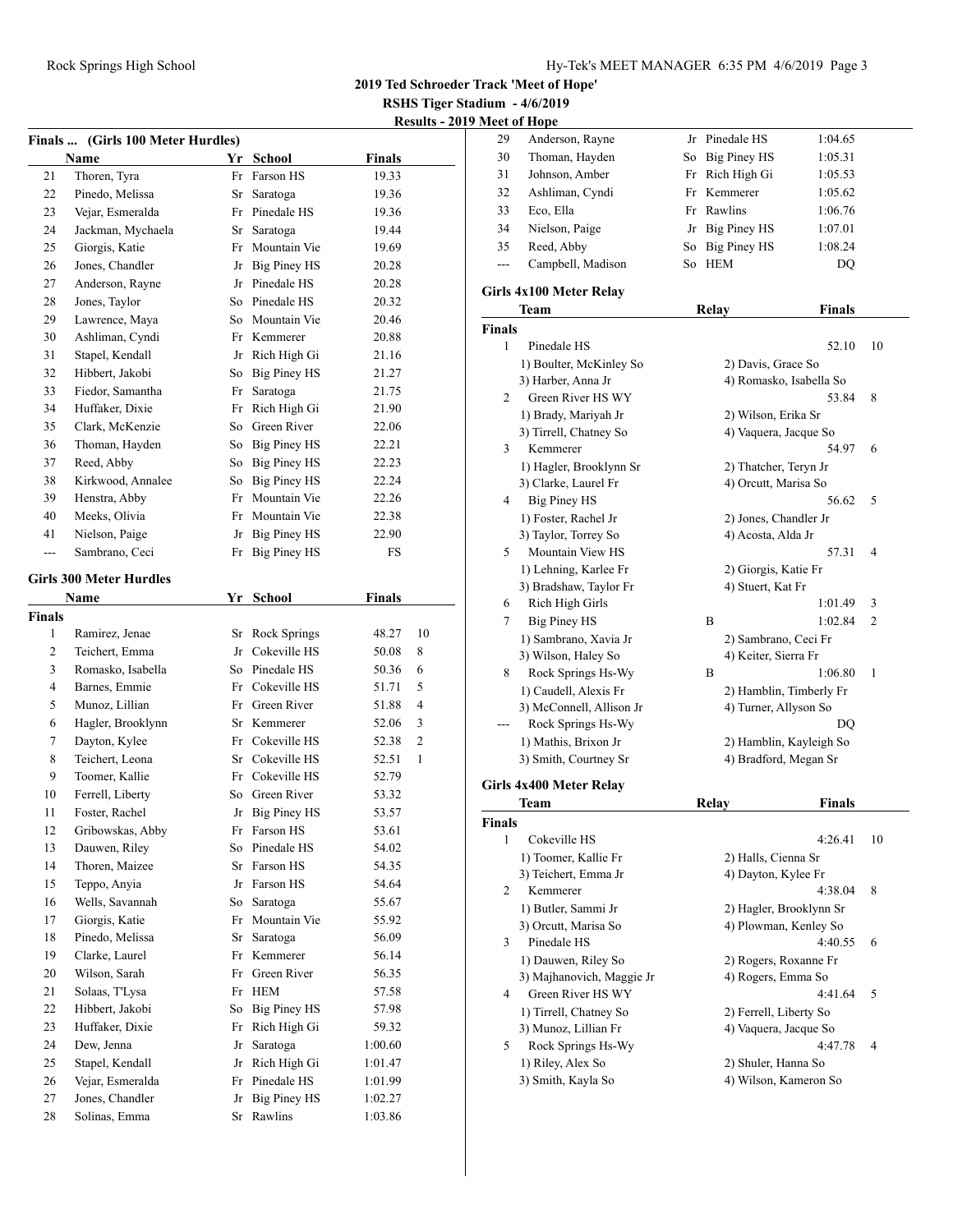**RSHS Tiger Stadium - 4/6/2019**

| <b>Results - 2019 Meet of Hope</b> |  |  |  |
|------------------------------------|--|--|--|
|                                    |  |  |  |

|                  | Finals  (Girls 4x400 Meter Relay) |    |                           |               | IXESUILS - 40  |
|------------------|-----------------------------------|----|---------------------------|---------------|----------------|
|                  | Team                              |    | Relay                     | <b>Finals</b> |                |
| 6                | Cokeville HS                      |    | B                         | 4:49.70       | 3              |
|                  | 1) Teichert, Tana So              |    | 2) Richardson, Lily Jr    |               |                |
|                  | 3) Tonga, Emma Sr                 |    | 4) Johnson, Abby So       |               |                |
| 7                | Rich High Girls                   |    |                           | 5:17.83       | 2              |
|                  | Girls 4x800 Meter Relay           |    |                           |               |                |
|                  | Team                              |    | Relay                     | Finals        |                |
| Finals           |                                   |    |                           |               |                |
| 1                | Green River HS WY                 |    |                           | 11:12.89      | 10             |
|                  | 1) Yoak, Madison Fr               |    | 2) Arnell, Kaisa Sr       |               |                |
|                  | 3) Gibson, Kaelea Fr              |    | 4) MacKinnon, Angie So    |               |                |
| 2                | Rock Springs Hs-Wy                |    |                           | 11:41.25      | 8              |
|                  | 1) Poyer, Erin Jr                 |    | 2) Riley, Alex So         |               |                |
|                  | 3) Smith, Kayla So                |    | 4) Sisemore, Scarlett Sr  |               |                |
| 3                | <b>Big Piney HS</b>               |    |                           | 13:38.02      | 6              |
|                  | 1) Wilson, Haley So               |    | 2) Hatch, Lena Fr         |               |                |
|                  | 3) Espenscheid, Cassidy So        |    | 4) Jones, Chandler Jr     |               |                |
|                  | Girls 1600 Sprint Medley          |    |                           |               |                |
|                  | Team                              |    | Relay                     | <b>Finals</b> |                |
| Finals           |                                   |    |                           |               |                |
| 1                | Rock Springs Hs-Wy                |    |                           | 4:34.04       | 10             |
|                  | 1) Wanjoku, Favour Jr             |    | 2) Ramirez, Jenae Sr      |               |                |
|                  | 3) Shuler, Hanna So               |    | 4) Longfellow, Shaunti Jr |               |                |
| 2                | Big Piney HS                      |    |                           | 4:36.64       | 8              |
|                  | 1) Acosta, Alda Jr                |    | 2) Taylor, Torrey So      |               |                |
|                  | 3) Jones, Muriel So               |    | 4) Foster, Rachel Jr      |               |                |
| 3                | Hem                               |    |                           | 4:54.10       | 6              |
|                  | 1) Wilson, Rainey Fr              |    | 2) Campbell, Amy So       |               |                |
|                  | 3) Scott, Taylar So               |    | 4) Campbell, Madison So   |               |                |
| 4                | Kemmerer                          |    |                           | 4:58.01       | 5              |
|                  | 1) Clarke, Laurel Fr              |    | 2) Tibbetts, Jillian So   |               |                |
|                  | 3) Thatcher, Teryn Jr             |    | 4) Butler, Sammi Jr       |               |                |
| 5                | Pinedale HS                       |    |                           | 4:59.35       | 4              |
|                  | 1) Boulter, McKinley So           |    | 2) Davis, Grace So        |               |                |
|                  | 3) Dauwen, Riley So               |    | 4) Rogers, Emma So        |               |                |
| 6                | Green River HS WY                 |    |                           | 5:22.69       | 3              |
|                  | 1) Tirrell, Chatney So            |    | 2) Ferrell, Liberty So    |               |                |
|                  | 3) Munoz, Lillian Fr              |    | 4) Jensen, Ashley Sr      |               |                |
|                  | <b>Girls High Jump</b>            |    |                           |               |                |
|                  | Name                              | Yr | <b>School</b>             | <b>Finals</b> |                |
| Finals           |                                   |    |                           |               |                |
| 1                | Wilson, Erika                     | Sr | Green River               | $5-04.00$     | 10             |
| $\boldsymbol{2}$ | Dayton, Kylee                     | Fr | Cokeville HS              | 4-10.00       | 8              |
| 3                | Boulter, McKinley                 | So | Pinedale HS               | 4-08.00       | 6              |
| $\overline{4}$   | Wilson, Kameron                   | So | Rock Springs              | 4-06.00       | 4.5            |
| 4                | Pollastro, Cali                   | So | <b>Rock Springs</b>       | 4-06.00       | 4.5            |
| 6                | Gibson, Kaelea                    | Fr | Green River               | 4-06.00       | 3              |
| $\tau$           | Espenscheid, Cassidy              |    | So Big Piney HS           | 4-06.00       | $\mathfrak{2}$ |
| 8                | Teichert, Rylee                   |    | So Cokeville HS           | 4-04.00       | 1              |
|                  | Wilson, Sarah                     |    | Fr Green River            | 4-02.00       |                |
| 9                |                                   |    |                           |               |                |
| 10               | Henstra, Abby                     | Fr | Mountain Vie              | 4-02.00       |                |

| 12             | Benson, Austin          | Jr | Cokeville HS        | 4-00.00       |    |
|----------------|-------------------------|----|---------------------|---------------|----|
| 12             | Mathis, Brixon          | Jr | <b>Rock Springs</b> | 4-00.00       |    |
| 12             | Scheel, Carlee          | Fr | Rawlins             | 4-00.00       |    |
| 12             | Lamoreaux, Taite        | Fr | Mountain Vie        | 4-00.00       |    |
| 12             | Jones, Taylor           |    | So Pinedale HS      | 4-00.00       |    |
| ---            | Thomson, Kylie          |    | Fr Rich High Gi     | NH            |    |
| ---            | Nandrup, Haylie         | So | Rock Springs        | NH            |    |
| ---            | Bradford, Megan         | Sr | Rock Springs        | NH            |    |
|                |                         |    |                     |               |    |
|                | <b>Girls Pole Vault</b> |    |                     |               |    |
|                | Name                    |    | Yr School           | <b>Finals</b> |    |
| <b>Finals</b>  |                         |    |                     |               |    |
| 1              | Friend, Madison         | Sr | Pinedale HS         | 10-00.00      | 10 |
| $\mathfrak{2}$ | Rogers, Emma            | So | Pinedale HS         | 7-06.00       | 8  |
| 3              | Lehning, Karlee         | Fr | Mountain Vie        | 7-00.00       | 6  |
| 4              | Lawrence, Maya          | So | Mountain Vie        | 7-00.00       | 5  |
| 5              | Shuler, Hanna           | So | Rock Springs        | 6-06.00       | 4  |
| 6              | Davis, Grace            | So | Pinedale HS         | 6-06.00       | 3  |
| 7              | LaBuda, Katherine       |    | Fr Pinedale HS      | $6 - 00.00$   | 2  |
| 8              | Rogers, Roxanne         |    | Fr Pinedale HS      | $6 - 00.00$   | 1  |
| ---            | Taylor, Torrey          | So | Big Piney HS        | NH            |    |
| ---            | Kunard, Tatum           |    | Fr Pinedale HS      | NH            |    |
|                | <b>Girls Long Jump</b>  |    |                     |               |    |
|                | Name                    |    | Yr School           | <b>Finals</b> |    |
| <b>Finals</b>  |                         |    |                     |               |    |
| 1              | Wanjoku, Favour         | Jr | Rock Springs        | 18-01.00      | 10 |
| $\mathfrak{2}$ | Harber, Anna            | Jr | Pinedale HS         | 16-10.00      | 8  |
| 3              | Liserio, Adriana        | Jr | Pinedale HS         | 16-04.00      | 6  |
| 4              | Plowman, Kenley         | So | Kemmerer            | 16-02.50      | 5  |
| 5              | Friend, Madison         | Sr | Pinedale HS         | 16-00.50      | 4  |
| 6              | Brady, Mariyah          | Jr | Green River         | 15-07.00      | 3  |
| 7              | Teichert, Janae         | Sr | Cokeville HS        | 15-05.00      | 2  |
| 8              | Barnes, Emmie           | Fr | Cokeville HS        | 15-04.00      | 1  |
| 9              | Stephens, Haily         | Jr | Mountain Vie        | 15-02.50      |    |
| 10             | Thatcher, Teryn         |    | Jr Kemmerer         | 15-02.00      |    |
| 11             | Teichert, Tana          | So | Cokeville HS        | 15-00.00      |    |
| 12             | Teppo, Anyia            | Jr | Farson HS           | 14-10.00      |    |
| 13             | Campbell, Amy           | So | <b>HEM</b>          | 14-07.00      |    |
| 14             | Majhanovich, Maggie     |    | Jr Pinedale HS      | 14-04.00      |    |
| 15             | Davis, Grace            | So | Pinedale HS         | 14-01.50      |    |
| 16             | Ferrell, Liberty        | So | Green River         | 13-11.00      |    |
| 17             | Teichert, Rylee         | So | Cokeville HS        | 13-06.00      |    |
| 18             | Rogers, Roxanne         | Fr | Pinedale HS         | 13-02.50      |    |
| 19             | Bradshaw, Taylor        | Fr | Mountain Vie        | 13-02.00      |    |
| 19             | Wells, Savannah         | So | Saratoga            | 13-02.00      |    |
| 21             | Johnson, Abby           | So | Cokeville HS        | 12-09.00      |    |
| 22             | Hatch, Shelby           | Jr | Big Piney HS        | 12-08.00      |    |
| 23             | Meeks, Olivia           | Fr | Mountain Vie        | 12-07.50      |    |
| 24             | Kunard, Tatum           |    | Pinedale HS         | 12-07.00      |    |
|                | Huffaker, Dixie         | Fr | Rich High Gi        |               |    |
| 25             |                         | Fr |                     | 12-06.00      |    |
| 25             | Stuert, Kat             | Fr | Mountain Vie        | 12-06.00      |    |
| 27             | Nate, Hadli             | Fr | Pinedale HS         | 12-03.50      |    |
| 27             | Nandrup, Haylie         | So | Rock Springs        | 12-03.50      |    |
| 29             | Thomson, Kylie          | Fr | Rich High Gi        | 12-03.00      |    |
| 30             | LaBuda, Katherine       | Fr | Pinedale HS         | 12-02.50      |    |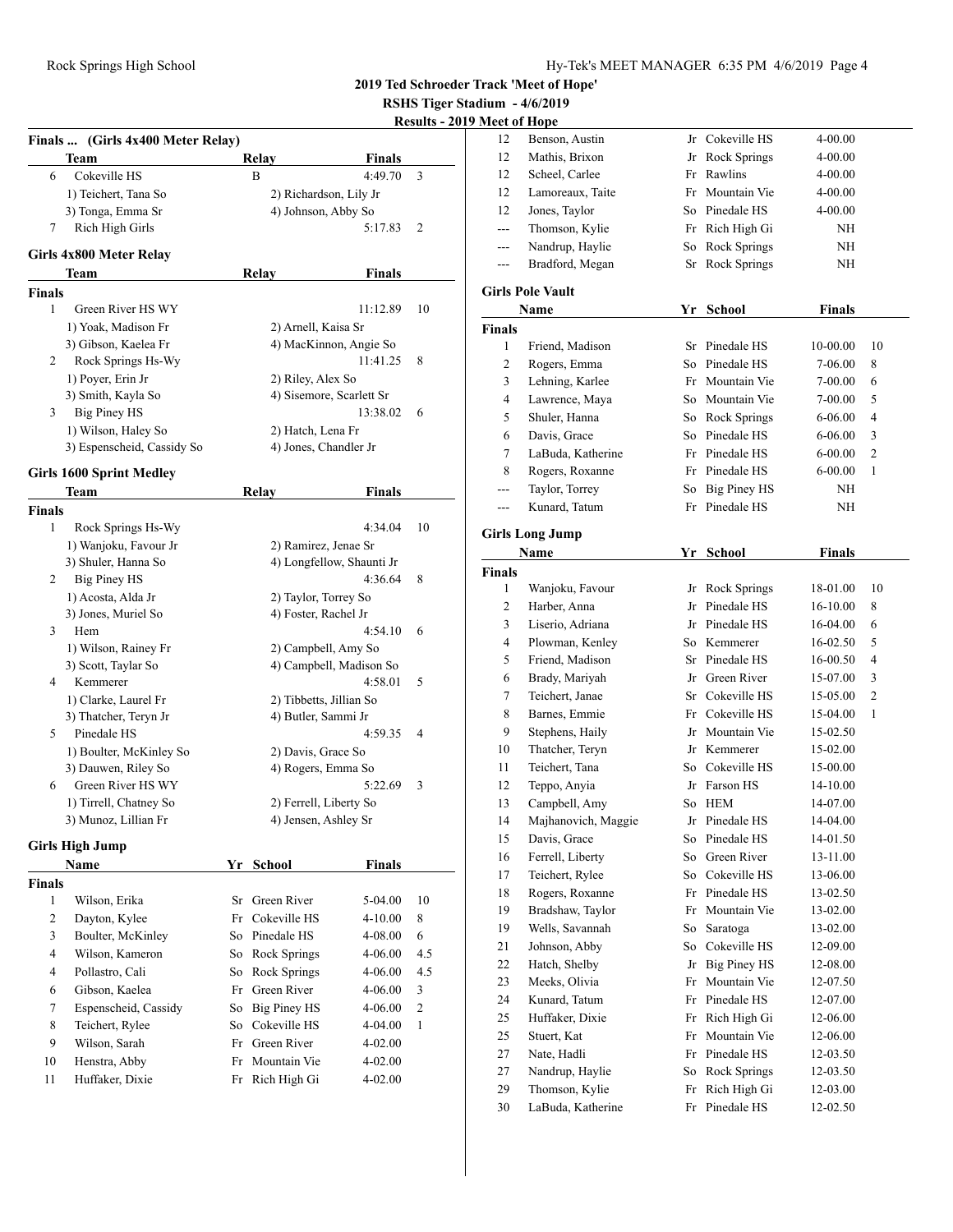**2019 Ted Schroeder Track 'Meet of Hope'**

**RSHS Tiger Stadium - 4/6/2019**

| <b>Results - 2019 Meet of Hope</b> |  |
|------------------------------------|--|

|               | Finals  (Girls Long Jump)       |    |                                   |                      |                |
|---------------|---------------------------------|----|-----------------------------------|----------------------|----------------|
|               | Name                            |    | Yr School                         | Finals               |                |
| 31            | Kidd, Melaina                   | Fr | Rock Springs                      | $11 - 10.50$         |                |
| 32            | Floyd, Sara                     | Jr | Cokeville HS                      | 11-07.50             |                |
| 32            | Johnson, Teegan                 |    | Sr Pinedale HS                    | 11-07.50             |                |
| 34            | Sambrano, Xavia                 |    | Jr Big Piney HS                   | 11-03.50             |                |
| 35            | Benson, Austin                  |    | Jr Cokeville HS                   | 11-02.00             |                |
| 36            | Clark, McKenzie                 |    | So Green River                    | 11-00.50             |                |
| 37            | Keiter, Sierra                  |    | Fr Big Piney HS                   | 10-08.50             |                |
| 38            | Lamoreaux, Taite                |    | Fr Mountain Vie                   | 10-06.00             |                |
| ---           | Thoren, Tyra                    |    | Fr Farson HS                      | FOUL                 |                |
| ---           | Hadden, Jade                    | Fr | Mountain Vie                      | FOUL                 |                |
| ---           | Glode, Kelly                    | So | Saratoga                          | FOUL                 |                |
|               |                                 |    |                                   |                      |                |
|               | <b>Girls Triple Jump</b>        |    |                                   |                      |                |
|               | Name                            | Yr | <b>School</b>                     | Finals               |                |
| Finals<br>1   |                                 |    |                                   |                      | 10             |
| 2             | Wanjoku, Favour<br>Harber, Anna |    | Jr Rock Springs<br>Jr Pinedale HS | 36-00.50<br>34-06.00 | 8              |
| 3             | Romasko, Isabella               |    | So Pinedale HS                    |                      |                |
|               |                                 |    |                                   | 34-05.00             | 6              |
| 4             | Plowman, Kenley                 |    | So Kemmerer                       | 33-03.50             | 5              |
| 5             | Friend, Madison                 |    | Sr Pinedale HS                    | 33-01.00             | 4              |
| 6             | Thatcher, Teryn                 |    | Jr Kemmerer                       | 32-06.50             | 3              |
| 7             | Barnes, Emmie                   |    | Fr Cokeville HS                   | 32-01.50             | 2              |
| 8             | Scott, Taylar                   |    | So HEM                            | 31-06.00             | 1              |
| 9             | Teichert, Janae                 |    | Sr Cokeville HS                   | 30-10.50             |                |
| 10            | Dew, Jenna                      | Jr | Saratoga                          | 30-09.00             |                |
| 10            | Liserio, Adriana                | Jr | Pinedale HS                       | 30-09.00             |                |
| 12            | Majhanovich, Maggie             |    | Jr Pinedale HS                    | 30-08.00             |                |
| 13            | Harber, Maggie                  |    | Fr Pinedale HS                    | 30-03.50             |                |
| 14            | Rogers, Roxanne                 |    | Fr Pinedale HS                    | 28-11.00             |                |
| 15            | Giorgis, Katie                  |    | Fr Mountain Vie                   | 28-10.00             |                |
| 16            | Wilson, Sarah                   |    | Fr Green River                    | 27-11.00             |                |
| 17            | Bradshaw, Taylor                |    | Fr Mountain Vie                   | 27-09.00             |                |
| 18            | Stuert, Kat                     |    | Fr Mountain Vie                   | 27-07.00             |                |
| 19            | Gibson, Kaelea                  |    | Fr Green River                    | 27-05.50             |                |
| 20            | Buford, Lauren                  |    | Sr Encampment H                   | 27-01.00             |                |
| 21            | LaBuda, Katherine               | Fr | Pinedale HS                       | 26-07.00             |                |
| 22            | Johnson, Abby                   |    | So Cokeville HS                   | 26-06.50             |                |
| 23            | Lamoreaux, Taite                | Fr | Mountain Vie                      | 25-09.50             |                |
| ---           | Floyd, Sara                     | Jr | Cokeville HS                      | <b>FOUL</b>          |                |
| ---           | Fiedor, Samantha                | Fr | Saratoga                          | <b>FOUL</b>          |                |
| ---           | Teichert, Tana                  | So | Cokeville HS                      | <b>FOUL</b>          |                |
|               | <b>Girls Shot Put</b>           |    |                                   |                      |                |
|               | Name                            | Yr | <b>School</b>                     | <b>Finals</b>        |                |
| <b>Finals</b> |                                 |    |                                   |                      |                |
| $\mathbf{1}$  | Smith, Courtney                 | Sr | Rock Springs                      | 37-09.75             | 10             |
| 2             | Hatch, Shelby                   | Jr | <b>Big Piney HS</b>               | 32-10.00             | 8              |
| 3             | Chrisawn, Trinity               | Jr | Rock Springs                      | 32-02.50             | 6              |
| 4             | Teichert, Janae                 | Sr | Cokeville HS                      | 31-06.50             | 5              |
| 5             | Campbell, Amy                   | So | <b>HEM</b>                        | 31-03.50             | 4              |
| 6             | Bartashnick, Faith              | Fr | Green River                       | 31-01.00             | 3              |
| $\tau$        | Keelin, Celeste                 | Jr | Rock Springs                      | 30-09.25             | $\overline{2}$ |
| 8             | James, Lizzi                    | So | Encampment H                      | 30-05.00             | $\mathbf{1}$   |
| 9             | Rudy, Haylee                    | So | Mountain Vie                      | 30-04.00             |                |
|               |                                 |    |                                   |                      |                |

| 10 | Bauer, Tiffany      | Sr | Saratoga            | 29-10.00 |
|----|---------------------|----|---------------------|----------|
| 11 | Cornia, Jaycee      | So | Rich High Gi        | 29-06.50 |
| 12 | Bradford, Megan     | Sr | Rock Springs        | 29-04.25 |
| 13 | Hansen, Hanna       | Fr | <b>Big Piney HS</b> | 29-03.50 |
| 14 | Halls, Shelynd      | Sr | Rock Springs        | 29-01.50 |
| 15 | Baker, Shianne      | Sr | Saratoga            | 28-09.75 |
| 16 | Mathis, Brixon      | Jr | <b>Rock Springs</b> | 28-08.00 |
| 17 | Criddle, Savanna    | Jr | Pinedale HS         | 27-11.00 |
| 18 | McConnell, Allison  | Jr | Rock Springs        | 27-10.25 |
| 19 | Largent, Dakota     | Fr | Mountain Vie        | 27-02.50 |
| 20 | Peterson, Kim       | Sr | Green River         | 27-02.25 |
| 21 | Maiers, Alaina      | Jr | Green River         | 26-09.00 |
| 22 | Allred, Bailee      | Jr | Cokeville HS        | 26-06.50 |
| 23 | Huffaker, Bentlee   | Sr | Rich High Gi        | 26-05.50 |
| 24 | White, Natalie      | Fr | Green River         | 26-05.00 |
| 25 | Prieto, Olivia      | Fr | Green River         | 26-04.25 |
| 25 | Hamblin, Kayleigh   | So | Rock Springs        | 26-04.25 |
| 27 | Smith, Makynzee     | Fr | Rich High Gi        | 26-02.25 |
| 28 | Thoren, Kelsey      | Jr | Farson HS           | 25-09.50 |
| 29 | Dugger, Katie       | Fr | Encampment H        | 25-04.00 |
| 30 | Caudell, Alexis     | Fr | Rock Springs        | 24-11.00 |
| 31 | Hamblin, Timberly   | Fr | Rock Springs        | 24-09.00 |
| 32 | Wilson, Dana        | So | Pinedale HS         | 24-08.00 |
| 33 | Shassetz, Kennedy   | Fr | Rock Springs        | 24-07.00 |
| 33 | Rassmussen, Karli   | Fr | Green River         | 24-07.00 |
| 35 | Moritz, Cherylann   | Jr | Green River         | 23-10.50 |
| 36 | Eastman, Kennedy    | So | Rich High Gi        | 23-10.00 |
| 37 | Latimer, Seaenna    | So | Rock Springs        | 23-09.00 |
| 38 | Thorton, Kendra     | So | Rock Springs        | 23-05.50 |
| 39 | Turner, Allyson     | So | Rock Springs        | 23-05.25 |
| 40 | Murphy, Cora        | Fr | Pinedale HS         | 23-04.00 |
| 40 | Setzer, Katie       | Fr | Green River         | 23-04.00 |
| 42 | Long, Zoe           | Fr | <b>Big Piney HS</b> | 22-09.00 |
| 43 | Baldwin, Brooke     | Jr | Rawlins             | 22-08.00 |
| 44 | Wright, Autumn      | Fr | <b>Big Piney HS</b> | 22-04.00 |
| 45 | Keeler, Kaytlyn     | Sr | Farson HS           | 21-11.50 |
| 46 | Weston, Mady        | So | Rich High Gi        | 21-09.25 |
| 47 | Deeds, Madelynn     | Jr | Pinedale HS         | 21-06.75 |
| 48 | Snodgrass, Noelle   | Fr | Rawlins             | 21-04.75 |
| 49 | Bauer, Nikki        | Fr | Saratoga            | 21-03.25 |
| 50 | Boyd, Maggie        | Fr | Rawlins             | 20-09.50 |
| 51 | Hatch, Lena         | Fr | <b>Big Piney HS</b> | 20-03.00 |
| 52 | Hunter, Megan       | Jr | <b>HEM</b>          | 20-02.00 |
| 53 | Reick, Morgan       | Fr | Green River         | 19-11.75 |
| 54 | Huffaker, Charmayne | Sr | Rich High Gi        | 19-06.50 |
| 55 | Day, Kaylee         | Jr | Big Piney HS        | 19-05.50 |
| 56 | Mortensen, Jada     | Fr | Pinedale HS         | 19-03.75 |
| 57 | Borah, Jolynn       | Fr | <b>HEM</b>          | 19-00.25 |
| 58 | Aimone, Maddison    | Fr | Mountain Vie        | 18-10.00 |
| 59 | Wallace, Heather    | So | Saratoga            | 18-07.00 |
| 60 | Wales, Heather      | Fr | Rock Springs        | 17-10.50 |
| 61 | Tomacelli, Tiffany  | Sr | Rawlins             | 17-01.50 |
| 62 | Wales, Trista       | Fr | Rock Springs        | 16-01.25 |
|    |                     |    |                     |          |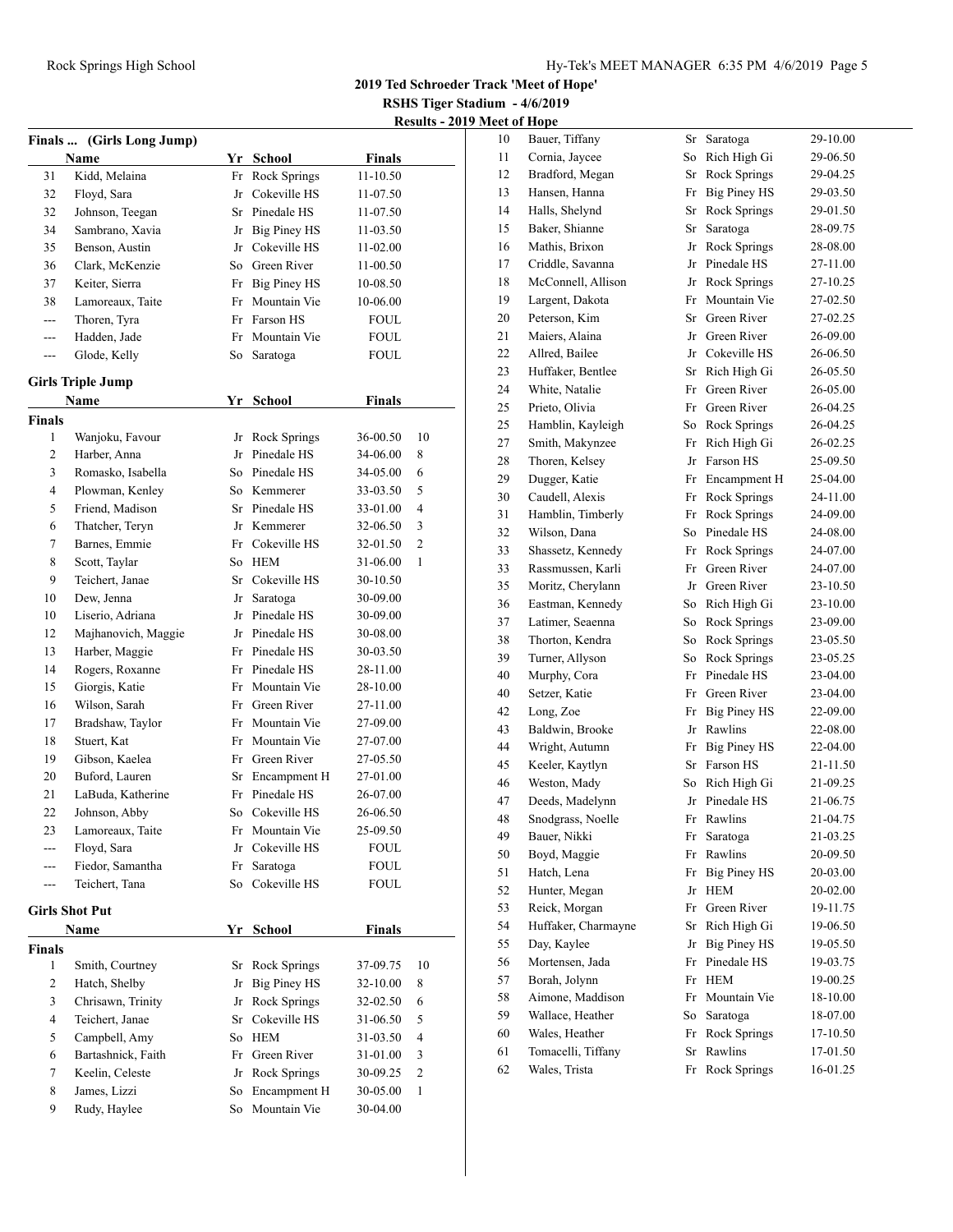**RSHS Tiger Stadium - 4/6/2019**

**Results - 2019 Meet of Hope**

|        | <b>Girls Discus Throw</b> |    |                     |               |                |
|--------|---------------------------|----|---------------------|---------------|----------------|
|        | Name                      |    | Yr School           | <b>Finals</b> |                |
| Finals |                           |    |                     |               |                |
| 1      | Smith, Courtney           | Sr | Rock Springs        | 109-10        | 10             |
| 2      | Bradford, Megan           | Sr | Rock Springs        | 102-08        | 8              |
| 3      | Teichert, Janae           | Sr | Cokeville HS        | 99-11         | 6              |
| 4      | Mathis, Brixon            |    | Jr Rock Springs     | 99-06         | 5              |
| 5      | James, Lizzi              | So | Encampment H        | 98-10         | 4              |
| 6      | Peterson, Kim             |    | Sr Green River      | 97-10         | 3              |
| 7      | Wilson, Kameron           |    | So Rock Springs     | 95-06         | $\overline{2}$ |
| 8      | Hamblin, Kayleigh         | So | Rock Springs        | 93-07         | 1              |
| 9      | Hansen, Hanna             | Fr | Big Piney HS        | 92-05         |                |
| 10     | Criddle, Savanna          |    | Jr Pinedale HS      | 86-07         |                |
| 11     | Chrisawn, Trinity         |    | Jr Rock Springs     | 86-03         |                |
| 12     | Halls, Shelynd            | Sr | Rock Springs        | 84-00         |                |
| 13     | Hereford, Lyndee          | Sr | Mountain Vie        | 82-06         |                |
| 14     | Hamblin, Timberly         |    | Fr Rock Springs     | 82-05         |                |
| 15     | Latimer, Seaenna          | So | Rock Springs        | 81-05         |                |
| 16     | Caudell, Alexis           | Fr | <b>Rock Springs</b> | 80-00         |                |
| 17     | Tibbetts, Jillian         | So | Kemmerer            | 79-01         |                |
| 18     | Baker, Shianne            | Sr | Saratoga            | 78-06         |                |
| 19     | Rudy, Haylee              |    | So Mountain Vie     | 78-00         |                |
| 20     | Hatch, Shelby             |    | Jr Big Piney HS     | 75-09         |                |
| 21     | Murphy, Cora              |    | Fr Pinedale HS      | 75-07         |                |
| 22     | Dugger, Katie             | Fr | Encampment H        | 73-09         |                |
| 23     | Maiers, Alaina            | Jr | Green River         | 72-04         |                |
| 24     | Smith, Makynzee           | Fr | Rich High Gi        | 72-03         |                |
| 25     | White, Natalie            | Fr | Green River         | 71-08         |                |
| 26     | Allred, Bailee            | Jr | Cokeville HS        | 70-00         |                |
| 27     | Thorton, Kendra           | So | Rock Springs        | 68-03         |                |
| 28     | Keeler, Kaytlyn           |    | Sr Farson HS        | 67-07         |                |
| 29     | Mckinnon, Taylor          | Sr | Rich High Gi        | 67-06         |                |
| 30     | Keelin, Celeste           |    | Jr Rock Springs     | 65-11         |                |
| 31     | Bartashnick, Faith        | Fr | Green River         | 65-08         |                |
| 32     | Long, Zoe                 | Fr | Big Piney HS        | 65-04         |                |
| 33     | Hunter, Megan             |    | Jr HEM              | 65-02         |                |
| 34     | Pollastro, Cali           | So | Rock Springs        | 64-09         |                |
| 35     | Wilson, Dana              | So | Pinedale HS         | 64-04         |                |
| 36     | Shassetz, Kennedy         | Fr | Rock Springs        | 63-03         |                |
| 37     | Snodgrass, Noelle         | Fr | Rawlins             | $62 - 07$     |                |
| 38     | Borah, Jolynn             | Fr | <b>HEM</b>          | 59-10         |                |
| 39     | Bauer, Tiffany            | Sr | Saratoga            | 59-07         |                |
| 40     | Wallace, Heather          | So | Saratoga            | 59-06         |                |
| 41     | Prieto, Olivia            | Fr | Green River         | 59-04         |                |
| 42     | Moritz, Cherylann         | Jr | Green River         | 57-09         |                |
| 43     | Wright, Autumn            | Fr | <b>Big Piney HS</b> | 57-07         |                |
| 44     | Huffaker, Bentlee         | Sr | Rich High Gi        | 55-06         |                |
| 45     | Boyd, Maggie              | Fr | Rawlins             | 55-04         |                |
| 46     | Reick, Morgan             | Fr | Green River         | 54-05         |                |
| 47     | Hatch, Lena               | Fr | <b>Big Piney HS</b> | 54-04         |                |
| 48     | Largent, Dakota           | Fr | Mountain Vie        | 53-03         |                |
| 49     | Setzer, Katie             | Fr | Green River         | 52-00         |                |
| 50     | Eastman, Kennedy          | So | Rich High Gi        | 50-06         |                |
| 51     | Deeds, Madelynn           | Jr | Pinedale HS         | 49-01         |                |
| 52     | Turner, Allyson           | So | Rock Springs        | 48-06         |                |
|        |                           |    |                     |               |                |

| 53            | Baldwin, Brooke            | Jr | Rawlins             | 47-09         |                |
|---------------|----------------------------|----|---------------------|---------------|----------------|
| 54            | Wales, Heather             | Fr | <b>Rock Springs</b> | 45-04         |                |
| 55            | Bauer, Nikki               | Fr | Saratoga            | 44-06         |                |
| 56            | Wales, Trista              | Fr | <b>Rock Springs</b> | 44-02         |                |
| 57            | Day, Kaylee                | Jr | <b>Big Piney HS</b> | 44-01         |                |
| 57            | Thoren, Kelsey             | Jr | Farson HS           | 44-01         |                |
| 59            | Mortensen, Jada            | Fr | Pinedale HS         | $40 - 03$     |                |
| 60            | Aimone, Maddison           | Fr | Mountain Vie        | 35-08         |                |
| 61            | Tomacelli, Tiffany         | Sr | Rawlins             | 34-11         |                |
| ---           | McConnell, Allison         | Jr | Rock Springs        | <b>FOUL</b>   |                |
| ---           | Allmon, Maggie             | So | <b>Big Piney HS</b> | <b>FOUL</b>   |                |
| ---           | Timbana, Aiyanna           | Sr | Wyoming Indi        | <b>FOUL</b>   |                |
|               |                            |    |                     |               |                |
|               | <b>Boys 100 Meter Dash</b> |    |                     |               |                |
|               | Name                       |    | Yr School           | <b>Finals</b> |                |
| <b>Finals</b> |                            |    |                     |               |                |
| $\mathbf{1}$  | Mei, Kevin                 |    | Sr Rock Springs     | 11.16         | 10             |
| 2             | Molina, Marcos             |    | So Green River      | 11.19         | 8              |
| 3             | Ebell, Larenzo             | Sr | Rawlins             | 11.22         | 6              |
| 4             | Okere, Favor               | Jr | <b>Rock Springs</b> | 11.36         | 5              |
| 5             | Ziegler, Kade              | Sr | Pinedale HS         | 11.41         | 4              |
| 6             | Whitman, Everett           | Sr | <b>Rock Springs</b> | 11.70         | 3              |
| 7             | Skorcz, Andrew             | Fr | Rock Springs        | 11.71         | $\overline{c}$ |
| 8             | Ayala, Kevin               | Jr | Rawlins             | 11.72         | 1              |
| 9             | Moorman, Breyden           |    | Fr Green River      | 11.77         |                |
| 10            | White, Seth                |    | So Green River      | 11.82         |                |
| 11            | Liu, Eric                  | Sr | Pinedale HS         | 11.84         |                |
| 12            | Harnack, Thomas            | Jr | Pinedale HS         | 11.97         |                |
| 13            | Plowman, Tanner            |    | Sr Kemmerer         | 11.98         |                |
| 14            | Collins, Tanner            |    | Fr Mountain Vie     | 11.98         |                |
| 15            | Lionberger, Derek          | Sr | Rock Springs        | 12.00         |                |
| 16            | Pennock, Teagan            | Sr | Pinedale HS         | 12.02         |                |
| 17            | Adams, Gentry              | Jr | Rock Springs        | 12.06         |                |
| 18            | Mascarenas, Jarron         | Fr | Rawlins             | 12.09         |                |
| 19            | Martinez, Austin Quin      | So | Kemmerer            | 12.09         |                |
| 20            | Santuff, Kameron           | Fr | <b>Rock Springs</b> | 12.11         |                |
| 21            | Rosas, Quinten             | Fr | Kemmerer            | 12.14         |                |
| 22            | Cudney, Josh               | Sr | Green River         | 12.20         |                |
| 23            | Stewart, Aaron             |    | Jr Pinedale HS      | 12.21         |                |
| 24            | Harmon, Jake               |    | Sr Cokeville HS     | 12.28         |                |
| 25            | Clark, Tommy               |    | Sr Green River      | 12.35         |                |
| 26            | Newbrough, Cody            | Jr | Rawlins             | 12.37         |                |
| 27            | Rimmer, Noah               | So | Saratoga            | 12.42         |                |
| 28            | Hayes, Trayven             | Fr | Kemmerer            | 12.46         |                |
| 29            | Sloan, Cody                | Sr | Farson HS           | 12.47         |                |
| 29            | Kervitsky, James           | Fr | Pinedale HS         | 12.47         |                |
| 29            | Gribowskas, Michael        | Sr | Farson HS           | 12.47         |                |
| 32            | Egle, Gatlin               | So | Pinedale HS         | 12.47         |                |
| 33            | Bettelyoun, Micheal        | Fr | Rock Springs        | 12.52         |                |
| 34            | Martinez, Pedro            | Fr | <b>Big Piney HS</b> | 12.57         |                |
| 35            | Salcido, Ivan              | Fr | Rock Springs        | 12.57         |                |
| 36            | Ziegler, Konner            | Fr | Pinedale HS         | 12.58         |                |
| 37            | Hatch, Hayden              | Sr | Cokeville HS        | 12.61         |                |
| 38            | Petty, Jaron               | Fr | <b>Big Piney HS</b> | 12.61         |                |
| 39            | Roberts, Hayden            | Fr | Green River         | 12.62         |                |
| 40            | Weaver, Nick               | So | Cokeville HS        | 12.66         |                |
|               |                            |    |                     |               |                |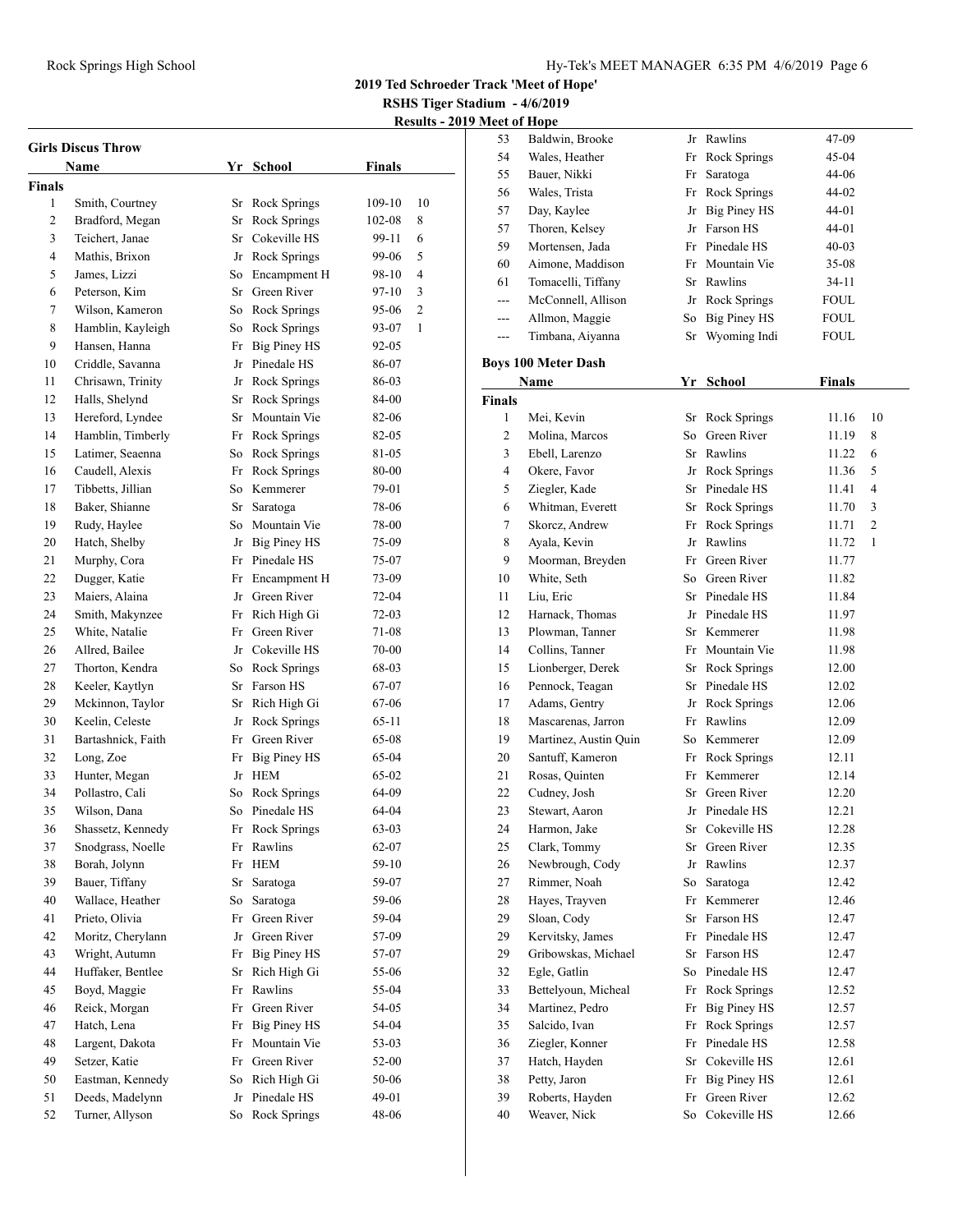**RSHS Tiger Stadium - 4/6/2019 Results - 2019 Meet of Hope**

|               | Finals  (Boys 100 Meter Dash) |    |                     |               |    |
|---------------|-------------------------------|----|---------------------|---------------|----|
|               | Name                          |    | Yr School           | <b>Finals</b> |    |
| 41            | Long, Lincoln                 | Sr | <b>Big Piney HS</b> | 12.67         |    |
| 42            | Cline, Karson                 | Fr | Big Piney HS        | 12.67         |    |
| 43            | Fox. Austin                   | Fr | Green River         | 12.74         |    |
| 44            | Bain, Jacob                   |    | Fr Pinedale HS      | 12.85         |    |
| 45            | Adams, Cameron                |    | Sr Kemmerer         | 12.86         |    |
| 46            | Gunyan, Trevor                |    | Fr Rock Springs     | 12.88         |    |
| 47            | Orr, Max                      |    | So Green River      | 12.91         |    |
| 48            | Denny, Trea                   |    | So Farson HS        | 12.92         |    |
| 48            | Borah, Joseph                 |    | Fr HEM              | 12.92         |    |
| 50            | Eddy, Jake                    | Fr | Rock Springs        | 12.97         |    |
| 51            | Keeler, Karson                |    | Jr Farson HS        | 13.05         |    |
| 52            | Granados, Jaciel              | Fr | Rock Springs        | 13.09         |    |
| 53            | Castillion, Paxton            |    | So Green River      | 13.09         |    |
| 54            | Wells, Logan                  | Jr | Saratoga            | 13.09         |    |
| 55            | Bitters, Alexander            |    | So Pinedale HS      | 13.10         |    |
| 55            | Meek, Hayden                  |    | So Rich High Bo     | 13.10         |    |
| 57            | Erickson, Skyler              |    | Fr Pinedale HS      | 13.11         |    |
| 58            | Pinkerton, Nate               |    | Jr Kemmerer         | 13.16         |    |
| 59            | Porter, Cole                  |    | Fr Rawlins          | 13.18         |    |
| 60            | Nelson, Bryton                |    | Fr Pinedale HS      | 13.29         |    |
| 61            | Anderson, Michael             |    | Fr Encampment H     | 13.31         |    |
| 62            | Bell, Dalton                  | Fr | <b>Big Piney HS</b> | 13.56         |    |
| 63            | Ferrell, Russell              | Sr | Green River         | 13.60         |    |
| 64            | Irby, Alex                    | Fr | Saratoga            | 13.61         |    |
| 65            | Jackson, Zach                 |    | So Kemmerer         | 13.64         |    |
| 66            | Finley, Araya                 |    | So Green River      | 13.66         |    |
| 67            | Cooper, Merrick               |    | Jr Kemmerer         | 13.68         |    |
| 68            | Snodgrass, McKeon             |    | Sr Rawlins          | 13.95         |    |
| 69            | Barron, Thomas                |    | Fr Big Piney HS     | 13.97         |    |
| 70            | Hopkins, Riley                |    | So Encampment H     | 13.97         |    |
| 71            | Shepperd, Gatlin              |    | Fr Kemmerer         | 14.08         |    |
| 72            | Travis. Jordan                | So | Saratoga            | 14.13         |    |
| 73            | Ortiz, Aaron                  |    | So Kemmerer         | 14.27         |    |
| 74            | Greenberg, Colin              | Fr | Saratoga            | 14.33         |    |
| 75            | Walton, Koy                   | Fr | <b>Big Piney HS</b> | 14.39         |    |
| 76            | Johnson, Geoffrey             | Fr | Saratoga            | 14.41         |    |
| 77            | Schmidt, Ura                  | So | <b>HEM</b>          | 14.68         |    |
| 78            | Floyd, Matt                   | Fr | Cokeville HS        | 15.61         |    |
| 79            | Vang, Dalan                   | So | Kemmerer            | 16.22         |    |
| 80            | Nuhn, Kyle                    | Fr | Encampment H        | 16.25         |    |
|               | <b>Boys 200 Meter Dash</b>    |    |                     |               |    |
|               | Name                          | Yr | School              | <b>Finals</b> |    |
| <b>Finals</b> |                               |    |                     |               |    |
| 1             | Molina, Marcos                | So | Green River         | 23.18         | 10 |
| 2             | Ziegler, Kade                 | Sr | Pinedale HS         | 23.35         | 8  |
| 3             | Mei, Kevin                    | Sr | Rock Springs        | 23.73         | 6  |
| 4             | Whitman, Everett              | Sr | Rock Springs        | 24.18         | 5  |
| 5             | Martinez, Austin Quin         | So | Kemmerer            | 24.61         | 4  |
| 6             | Ayala, Kevin                  | Jr | Rawlins             | 24.77         | 3  |
| $\tau$        | Moorman, Breyden              | Fr | Green River         | 24.78         | 2  |
| 8             | Donahue, Devyn                | Jr | Cokeville HS        | 24.82         | 1  |
| 9             | Santuff, Kameron              | Fr | Rock Springs        | 24.87         |    |
| 10            | Harnack, Thomas               | Jr | Pinedale HS         | 24.88         |    |
|               |                               |    |                     |               |    |

| 11                            | Mascarenas, Jarron              |          | Fr Rawlins          | 24.94         |        |
|-------------------------------|---------------------------------|----------|---------------------|---------------|--------|
| 12                            | Long, Lincoln                   | Sr       | <b>Big Piney HS</b> | 25.00         |        |
| 13                            | Pennock, Teagan                 |          | Sr Pinedale HS      | 25.07         |        |
| 14                            | Harmon, Jake                    |          | Sr Cokeville HS     | 25.23         |        |
| 15                            | Sloan, Cody                     |          | Sr Farson HS        | 25.26         |        |
| 16                            | Rosas, Quinten                  |          | Fr Kemmerer         | 25.38         |        |
| 17                            | Hiser, Casen                    | Fr       | <b>Rock Springs</b> | 25.48         |        |
| 18                            | Salcido, Ivan                   | Fr       | Rock Springs        | 25.56         |        |
| 19                            | Gribowskas, Michael             |          | Sr Farson HS        | 25.75         |        |
| 20                            | Cline, Karson                   | Fr       | Big Piney HS        | 25.76         |        |
| 21                            | Bettelyoun, Micheal             |          | Fr Rock Springs     | 25.87         |        |
| 22                            | Orr, Max                        |          | So Green River      | 26.01         |        |
| 23                            | Rimmer, Noah                    |          | So Saratoga         | 26.04         |        |
| 24                            | Schneider, Samuel               |          | Sr Saratoga         | 26.19         |        |
| 25                            | Ziegler, Konner                 |          | Fr Pinedale HS      | 26.24         |        |
| 26                            | Love, Teegan                    | So       | Saratoga            | 26.27         |        |
| 27                            | Debar, Jeremiah                 | Jr       | Saratoga            | 26.33         |        |
| 28                            | Petty, Jaron                    |          | Fr Big Piney HS     | 26.35         |        |
| 29                            | Keeler, Karson                  |          | Jr Farson HS        | 26.52         |        |
| 30                            | Martinez, Pedro                 |          | Fr Big Piney HS     | 26.56         |        |
| 31                            | Porter, Cole                    | Fr       | Rawlins             | 26.56         |        |
| 32                            | Thomas, Matthew                 |          | Jr Cokeville HS     | 26.84         |        |
| 33                            | Denny, Trea                     |          | So Farson HS        | 26.91         |        |
| 34                            | Weaver, Nick                    |          | So Cokeville HS     | 26.98         |        |
| 35                            | Thomas, Andrew                  |          | Sr Cokeville HS     | 27.02         |        |
| 36                            | Erickson, Skyler                |          | Fr Pinedale HS      | 27.05         |        |
| 37                            | Horn, Joe                       |          | Sr Rawlins          | 27.27         |        |
| 38                            | Johnson, Levi                   |          | Fr Farson HS        | 27.33         |        |
| 39                            | Hayes, Trayven                  |          | Fr Kemmerer         | 27.40         |        |
| 40                            | Wells, Logan                    | Jr       | Saratoga            | 27.45         |        |
| 41                            | Bell, Dalton                    | Fr       | <b>Big Piney HS</b> | 27.46         |        |
| 42                            | Granados, Jaciel                |          | Fr Rock Springs     | 27.53         |        |
| 43                            | Anderson, Michael               | Fr       | Encampment H        | 27.91         |        |
| 44                            | Irby, Alex                      | Fr       | Saratoga            | 28.00         |        |
| 45                            | Cooper, Merrick                 |          | Jr Kemmerer         | 28.09         |        |
| 46                            | Finley, Araya                   |          | So Green River      | 28.85         |        |
| 47                            | Ferrell, Russell                |          | Sr Green River      | 28.87         |        |
| 48                            | Pinkerton, Nate                 |          | Jr Kemmerer         | 28.90         |        |
| 49                            | Greenberg, Colin                | Fr       | Saratoga            | 29.29         |        |
| 50                            | Johnson, Kelton                 | Fr       | Saratoga            | 29.58         |        |
| 51                            | Shepperd, Gatlin                | Fr       | Kemmerer            | 29.99         |        |
| 52                            | Winkler, Treq                   | Fr       | Kemmerer            | 30.68         |        |
| 53                            | Walton, Koy                     | Fr       | Big Piney HS        | 31.28         |        |
| 54                            | Barron, Thomas                  | Fr       | <b>Big Piney HS</b> | 31.41         |        |
| 55                            | Runion, Aiden                   | Fr       | Kemmerer            | 32.21         |        |
| 56                            | Hembree, Clayton                | So       | <b>Rock Springs</b> | 32.81         |        |
| 57                            | Vang, Dalan                     |          | So Kemmerer         | 37.06         |        |
| ---                           | Johnson, Geoffrey               | Fr       | Saratoga            | DNF           |        |
| ---                           | Castillion, Paxton              | So       | Green River         | DQ            |        |
|                               | <b>Boys 400 Meter Dash</b>      |          |                     |               |        |
|                               | Name                            |          | Yr School           | <b>Finals</b> |        |
| <b>Finals</b><br>$\mathbf{1}$ |                                 |          |                     |               |        |
| 2                             | McGraw, Shane                   | Jr<br>Sr | HEM<br>Rawlins      | 52.98         | 10     |
| 3                             | Ebell, Larenzo<br>Madsen, Colin |          | Rock Springs        | 53.48         | 8<br>6 |
|                               |                                 | So       |                     | 56.42         |        |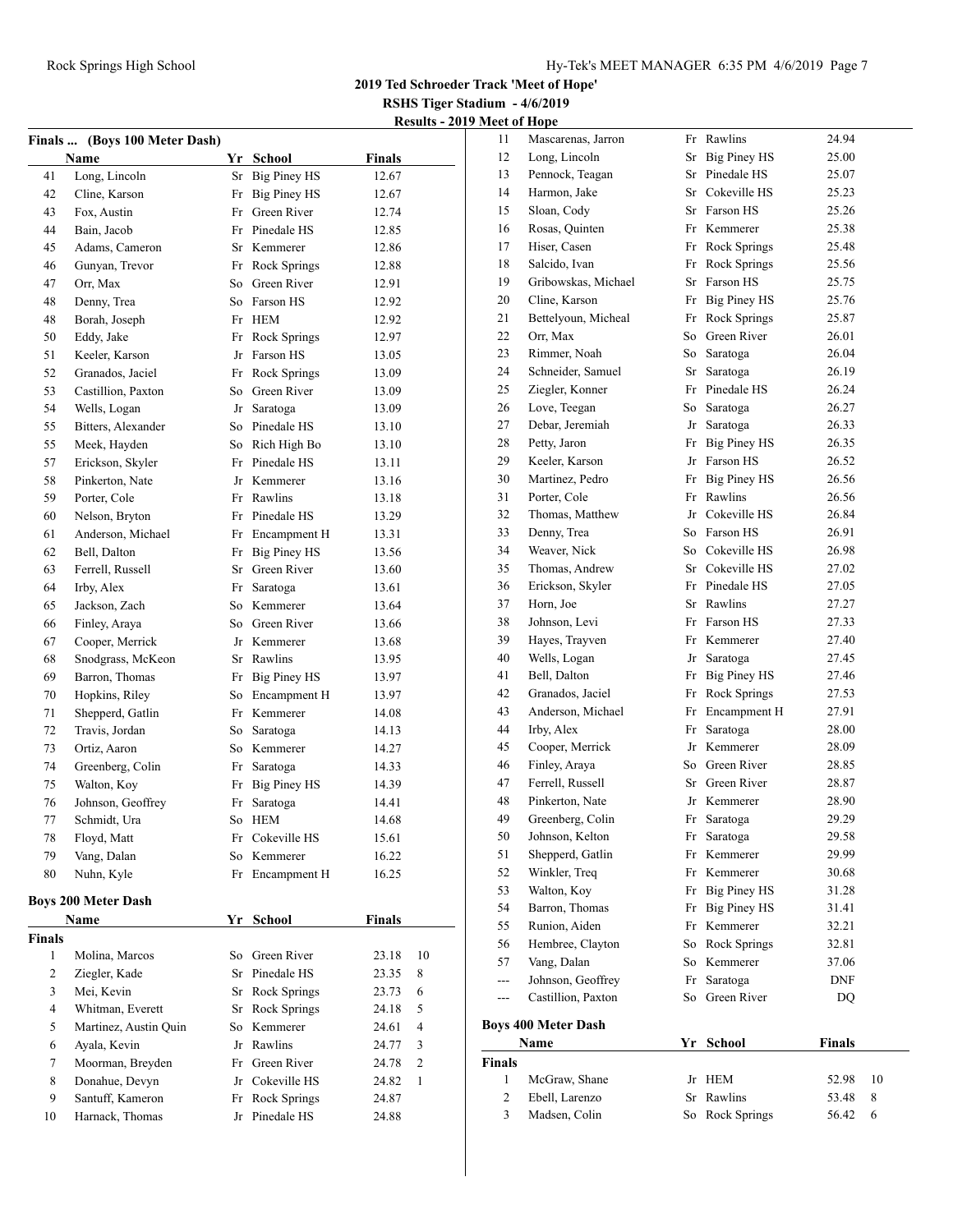**RSHS Tiger Stadium - 4/6/2019 Results - 2019 Meet of Hope**

| <b>Finals</b> | (Boys 400 Meter Dash)     |    |                     |               |              |
|---------------|---------------------------|----|---------------------|---------------|--------------|
|               | Name                      |    | Yr School           | <b>Finals</b> |              |
| 4             | Odogwu, Emmanuel          | Jr | Rock Springs        | 56.87         | 5            |
| 5             | Thomas, Matthew           | Jr | Cokeville HS        | 57.41         | 4            |
| 6             | Egle, Gatlin              | So | Pinedale HS         | 57.89         | 3            |
| 7             | Skorcz, Andrew            |    | Fr Rock Springs     | 58.37         | 2            |
| 8             | Mascarenas, Jarron        |    | Fr Rawlins          | 59.19         | $\mathbf{1}$ |
| 9             | Franklin, Tyler           |    | So Rock Springs     | 59.32         |              |
| 10            | Donahue, Devyn            | Jr | Cokeville HS        | 59.62         |              |
| 11            | Newbrough, Cody           |    | Jr Rawlins          | 59.78         |              |
| 12            | Widdison, Taylor          |    | So HEM              | 59.95         |              |
| 13            | Debar, Jeremiah           | Jr | Saratoga            | 59.96         |              |
| 14            | Newton, Michael           | So | Mountain Vie        | 1:00.84       |              |
| 15            | Erickson, Tanner          |    | Fr Mountain Vie     | 1:00.97       |              |
| 16            | Jones, Trevor             |    | Fr Farson HS        | 1:01.08       |              |
| 17            | Purser, Kash              | Fr | Mountain Vie        | 1:01.24       |              |
| 18            | Swingholm, Cody           |    | Fr HEM              | 1:01.32       |              |
| 19            | Horn, Joe                 |    | Sr Rawlins          | 1:01.39       |              |
| 20            | Adams, Cameron            |    | Sr Kemmerer         | 1:01.84       |              |
| 21            | Orr, Max                  |    | So Green River      | 1:02.04       |              |
| 22            | Meek, Hayden              |    | So Rich High Bo     | 1:02.32       |              |
| 23            | Bain, Jacob               | Fr | Pinedale HS         | 1:02.67       |              |
| 24            | Ziegler, Konner           |    | Fr Pinedale HS      | 1:03.10       |              |
| 25            | Nelson, Bryton            |    | Fr Pinedale HS      | 1:03.27       |              |
| 26            | Castillion, Paxton        | So | Green River         | 1:03.54       |              |
| 27            | Eddy, Jake                | Fr | Rock Springs        | 1:03.64       |              |
| 28            | Grosstick, Devon          | So | <b>HEM</b>          | 1:03.73       |              |
| 29            | Bitters, Alexander        | So | Pinedale HS         | 1:03.89       |              |
| 30            | Hlad, Alex                | Fr | Green River         | 1:04.12       |              |
| 31            | Kervitsky, James          |    | Fr Pinedale HS      | 1:04.51       |              |
| 32            | Hayes, Trayven            |    | Fr Kemmerer         | 1:04.80       |              |
| 33            | Johnson, Kelton           | Fr | Saratoga            | 1:04.85       |              |
| 34            | Rigo, Anthony             |    | Jr Pinedale HS      | 1:04.86       |              |
| 35            | Anderson, Cade            | Jr | <b>Big Piney HS</b> | 1:05.63       |              |
| 36            | Wells, Logan              | Jr | Saratoga            | 1:06.04       |              |
| 37            | Winkler, Treq             |    | Fr Kemmerer         | 1:07.15       |              |
| 38            | Conk, Corgin              |    | Jr Rich High Bo     | 1:07.25       |              |
| 39            | Johnson, Geoffrey         | Fr | Saratoga            | 1:07.34       |              |
| 40            | Conk, Ryker               | Fr | Rich High Bo        | 1:07.96       |              |
| 41            | Runion, Aiden             | Fr | Kemmerer            | 1:08.42       |              |
| 42            | Pinkerton, Nate           | Jr | Kemmerer            | 1:09.18       |              |
| 43            | Barron, Thomas            | Fr | <b>Big Piney HS</b> | 1:10.16       |              |
| 44            | Shepperd, Gatlin          | Fr | Kemmerer            | 1:11.07       |              |
|               | <b>Boys 800 Meter Run</b> |    |                     |               |              |
|               | Name                      |    | Yr School           | <b>Finals</b> |              |
| <b>Finals</b> |                           |    |                     |               |              |
| 1             | Valerio, Marcos           | Sr | Green River         | 2:13.42       | 10           |
| 2             | Gibson, Drew              | Jr | Green River         | 2:13.99       | 8            |
| 3             | Moyes, Tyler              | So | Cokeville HS        | 2:19.08       | 6            |
| 4             | Bird, Ethan               | So | Cokeville HS        | 2:19.53       | 5            |
| 5             | Herring, Jarom            | Jr | Encampment H        | 2:19.63       | 4            |
| 6             | Ramos, Anival             | Sr | Pinedale HS         | 2:19.90       | 3            |
| 7             | Babcock, Micah            | Jr | Rock Springs        | 2:19.95       | 2            |
| 8             | Johansson, Caleb          | So | Rawlins             | 2:21.12       | 1            |
| 9             | Reichl, Logan             | Jr | Green River         | 2:21.42       |              |
|               |                           |    |                     |               |              |

| 10             | Peek, Jackson              |    | Jr Rock Springs     | 2:21.86       |    |
|----------------|----------------------------|----|---------------------|---------------|----|
| 11             | Mitchelson, Lain           | Sr | Farson HS           | 2:23.75       |    |
| 12             | Widdison, Taylor           |    | So HEM              | 2:26.17       |    |
| 13             | Morrell, Taden             |    | So Rock Springs     | 2:26.25       |    |
| 14             | Smith, Jase                |    | Fr HEM              | 2:26.90       |    |
| 15             | Walther, Ashton            |    | Jr Rock Springs     | 2:28.00       |    |
| 16             | Schweisberger, Nathan      |    | So Rawlins          | 2:30.74       |    |
| 17             | Scott, John                |    | So Rich High Bo     | 2:31.09       |    |
| 18             | Sherwin, Greg              |    | So Green River      | 2:31.49       |    |
| 19             | Jones, Carson              |    | So Farson HS        | 2:31.99       |    |
| 20             | Swingholm, Cody            |    | Fr HEM              | 2:32.67       |    |
| 21             | Jones, Cree                |    | Fr Farson HS        | 2:33.94       |    |
| 22             | Petty, Austin              |    | Fr Rawlins          | 2:34.13       |    |
| 23             | McCall, Dominic            |    | Jr Rock Springs     | 2:34.52       |    |
| 24             | Gailey, Kaden              | So | Green River         | 2:35.63       |    |
| 25             | Antonino, Jaxon            |    | Fr Mountain Vie     | 2:37.22       |    |
| 26             | Medina, Dorian             |    | Fr Rawlins          | 2:41.72       |    |
| 27             | Bobbitt, Devin             |    | So Green River      | 2:43.00       |    |
| 28             | Miller, Erik               |    | Jr Rawlins          | 2:43.15       |    |
| 29             | Kalasch, Chad              |    | Sr Kemmerer         | 2:44.17       |    |
| 30             | Robinson, Adam             |    | Fr Green River      | 2:46.59       |    |
| 31             | Rigo, Anthony              |    | Jr Pinedale HS      |               |    |
| 32             |                            |    | Sr Big Piney HS     | 2:46.89       |    |
|                | Mahaffey, Marcus           |    |                     | 2:47.05       |    |
| 33             | LaBorde, Lane              |    | Fr Encampment H     | 2:49.86       |    |
| 34             | Dearden, Brayden           |    | So Kemmerer         | 2:50.48       |    |
| 35             | Bitters, Alexander         |    | So Pinedale HS      | 2:51.28       |    |
| 36             | Anderson, Cade             |    | Jr Big Piney HS     | 2:53.37       |    |
| 37             | Hansen, Evin               |    | So Green River      | 2:54.14       |    |
| 38             | Gasaway, Quinton           |    | Fr Rock Springs     | 2:54.19       |    |
| 39             | Luth, Tyler                |    | Fr Green River      | 2:58.06       |    |
| 40             | Gifford, Travis            |    | So Rich High Bo     | 2:58.34       |    |
| 41             | Runion, Aiden              |    | Fr Kemmerer         | 2:58.50       |    |
| 42             | Orm, Mason                 |    | Fr Pinedale HS      | 2:59.35       |    |
| 43             | Winkler, Treq              |    | Fr Kemmerer         | 2:59.92       |    |
| 44             | Vang, Dalan                | So | Kemmerer            | 3:02.00       |    |
| 45             | Bennett, Brayden           | Fr | Big Piney HS        | 3:04.71       |    |
|                | <b>Boys 1600 Meter Run</b> |    |                     |               |    |
|                | Name                       |    | Yr School           | <b>Finals</b> |    |
| Finals         |                            |    |                     |               |    |
| 1              | Valerio, Marcos            |    | Sr Green River      | 4:43.20       | 10 |
| $\overline{c}$ | Caudell, Jayson            | Jr | <b>Rock Springs</b> | 4:45.10       | 8  |
| 3              | Gibson, Drew               |    | Jr Green River      | 4:48.38       | 6  |
| 4              | Herring, Jarom             |    | Jr Encampment H     | 4:56.18       | 5  |
| 5              | Bird, Ethan                | So | Cokeville HS        | 5:00.22       | 4  |
| 6              | Fila, Kaleb                | Fr | <b>Big Piney HS</b> | 5:03.79       | 3  |
| 7              | Ramos, Anival              | Sr | Pinedale HS         | 5:06.66       | 2  |
| 8              | Reichl, Logan              | Jr | Green River         | 5:07.27       | 1  |
| 9              | Mitchelson, Lain           | Sr | Farson HS           | 5:07.41       |    |
| 10             | Morrell, Taden             | So | Rock Springs        | 5:11.69       |    |
| 11             | Moves, Tyler               | So | Cokeville HS        | 5:14.82       |    |
| 12             | Meek, Hayden               | So | Rich High Bo        | 5:20.18       |    |
| 13             | Munoz, Carlos              | So | <b>Big Piney HS</b> | 5:21.63       |    |
| 14             | Scott, John                | So | Rich High Bo        | 5:22.53       |    |
| 15             | Babcock, Micah             | Jr | Rock Springs        | 5:22.58       |    |
| 16             | Sherwin, Greg              | So | Green River         | 5:23.68       |    |
|                |                            |    |                     |               |    |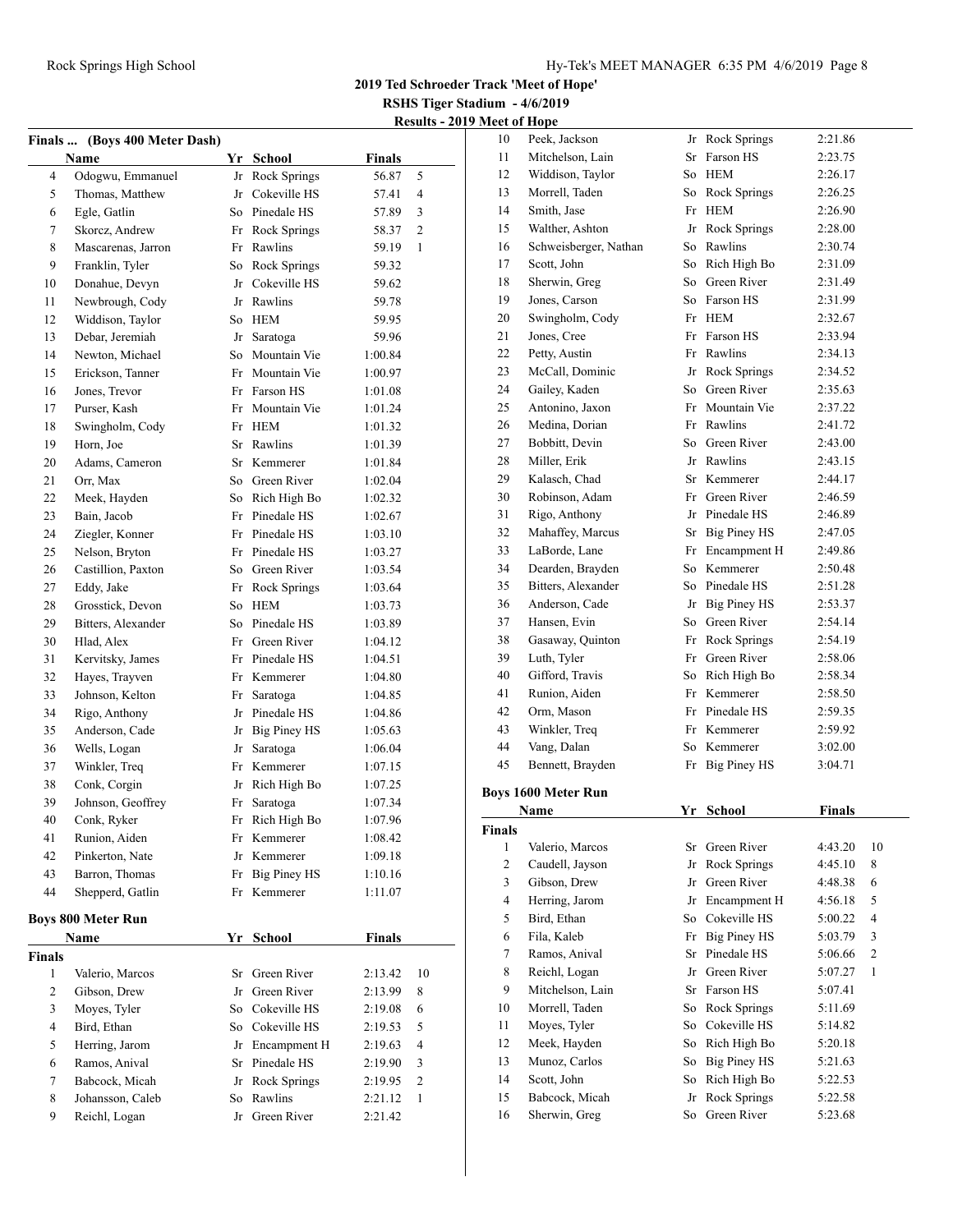**2019 Ted Schroeder Track 'Meet of Hope'**

**RSHS Tiger Stadium - 4/6/2019 Results - 2019 Meet of Hope**

|                | Finals  (Boys 1600 Meter Run) |    |                     |               |                |
|----------------|-------------------------------|----|---------------------|---------------|----------------|
|                | <b>Name</b>                   |    | Yr School           | <b>Finals</b> |                |
| 17             | Jones, Cree                   |    | Fr Farson HS        | 5:23.79       |                |
| 18             | Huang, Edmon                  |    | So Rock Springs     | 5:28.65       |                |
| 19             | McCall, Dominic               | Jr | Rock Springs        | 5:29.31       |                |
| 20             | Jones, Carson                 | So | Farson HS           | 5:32.04       |                |
| 21             | Thomas, Hunter                |    | Fr Cokeville HS     | 5:37.28       |                |
| 22             | Villalobos, Gabe              |    | So Rock Springs     | 5:38.36       |                |
| 23             | Conk, Corgin                  |    | Jr Rich High Bo     | 5:39.06       |                |
| 24             | Westenskow, Jared             |    | So Green River      | 5:39.71       |                |
| 25             | Bobbitt, Devin                |    | So Green River      | 5:44.67       |                |
| 26             | Roberts, Heyden               |    | So Rawlins          | 5:44.87       |                |
| 27             | Medina, Dorian                |    | Fr Rawlins          | 5:44.92       |                |
| 28             | Clawson, Parker               |    | So Farson HS        | 5:46.00       |                |
| 29             | Johnson, Levi                 |    | Fr Farson HS        | 5:48.47       |                |
| 30             | Walther, Ashton               |    | Jr Rock Springs     | 5:51.30       |                |
| 31             | Hlad, Alex                    |    | Fr Green River      | 5:53.22       |                |
| 32             | Bartlett, Gavin               |    | So Saratoga         | 5:54.33       |                |
| 33             | Carr, Kaleb                   |    | So Encampment H     | 5:54.93       |                |
| 34             | Gonzales, Joey                |    | Jr Saratoga         | 5:55.50       |                |
| 35             | Seager, Mark                  |    | So HEM              | 5:58.88       |                |
| 36             | Vargus, Aiden                 |    | Fr Mountain Vie     | 5:59.04       |                |
| 37             | Orm, Mason                    |    | Fr Pinedale HS      | 5:59.07       |                |
| 38             | Gasaway, Quinton              |    | Fr Rock Springs     | 6:05.24       |                |
| 39             | Killian, Grady                |    | Jr Kemmerer         | 6:05.75       |                |
| 40             | Robinson, Adam                |    | Fr Green River      | 6:09.76       |                |
| 41             | Dearden, Brayden              |    | So Kemmerer         | 6:09.83       |                |
| 42             | Gifford, Travis               |    | So Rich High Bo     | 6:15.89       |                |
| 43             | Cook, Aaron                   |    | So Rich High Bo     | 6:17.68       |                |
| 44             | Day, Jt                       |    | Fr Big Piney HS     | 6:24.59       |                |
| 45             | Luth, Tyler                   |    | Fr Green River      | 6:29.37       |                |
| 46             | Leifson, Ryan                 |    | Fr Rich High Bo     | 6:29.68       |                |
| 47             | Cook, Michael                 |    | Fr Cokeville HS     | 6:34.33       |                |
| 48             | Bennett, Brayden              | Fr | Big Piney HS        | 6:48.17       |                |
| 49             | Cushing, Josh                 | Fr | Mountain Vie        | 7:07.61       |                |
|                | <b>Boys 3200 Meter Run</b>    |    |                     |               |                |
|                | Name                          |    | Yr School           | <b>Finals</b> |                |
| Finals         |                               |    |                     |               |                |
| 1              | Valerio, Marcos               | Sr | Green River         | 10:33.13      | 10             |
| $\mathfrak{2}$ | Johansson, Caleb              | So | Rawlins             | 11:19.24      | 8              |
| 3              | Scott, John                   | So | Rich High Bo        | 11:47.22      | 6              |
| 4              | Villalobos, Gabe              | So | <b>Rock Springs</b> | 11:49.44      | 4.5            |
| 4              | Schweisberger, Nathan         | So | Rawlins             | 11:49.44      | 4.5            |
| 6              | Huang, Edmon                  | So | Rock Springs        | 12:01.05      | 3              |
| 7              | Hansen, Evin                  | So | Green River         | 12:35.52      | $\overline{c}$ |
| 8              | Gifford, Travis               | So | Rich High Bo        | 12:58.77      | 0.5            |
| 8              | Westenskow, Jared             | So | Green River         | 12:58.77      | 0.5            |
| 10             | Killian, Grady                |    | Jr Kemmerer         | 13:04.78      |                |
| 11             | Leifson, Ryan                 | Fr | Rich High Bo        | 14:11.52      |                |
|                |                               |    |                     |               |                |
|                | <b>Boys 110 Meter Hurdles</b> |    |                     |               |                |
|                | Name                          | Yr | <b>School</b>       | <b>Finals</b> |                |
| Finals         |                               |    |                     |               |                |
| 1              | Goich, Cole                   | Sr | Rock Springs        | 15.82         | 10             |
| 2              | Bluemel, Briggin              | Jr | Mountain Vie        | 15.99         | 8              |

|                | eet of Hope         |    |                 |       |   |
|----------------|---------------------|----|-----------------|-------|---|
| 3              | Porter, Sam         |    | So Mountain Vie | 16.29 | 6 |
| $\overline{4}$ | Johnson, Bentley    |    | Sr Cokeville HS | 16.35 | 5 |
| 5              | Barnes, Nate        |    | So Cokeville HS | 16.43 | 4 |
| 6              | Hymas, Seth         |    | Jr Rock Springs | 16.51 | 3 |
| 7              | Gribowskas, Michael |    | Sr Farson HS    | 16.96 | 2 |
| 8              | Roberts, Hayden     |    | Fr Green River  | 17.51 | 1 |
| 9              | McKane, Tyson       |    | Fr Kemmerer     | 18.64 |   |
| 10             | Elliot, Teagan      |    | Jr Big Piney HS | 18.93 |   |
| 11             | Granados, Edgar     |    | Jr Rock Springs | 19.37 |   |
| 12             | Mathill, Blane      | So | Rawlins         | 19.59 |   |
| 13             | Smith, Jase         | Fr | HEM             | 20.34 |   |
| 14             | Dayton, Treyson     |    | Fr Cokeville HS | 20.35 |   |
| 15             | Jackson, Zach       |    | So Kemmerer     | 20.89 |   |
| 16             | Skidmore, Tommy     |    | Fr Kemmerer     | 21.93 |   |
| 17             | Jessen, Matthew     |    | So Rich High Bo | 22.00 |   |
| 18             | Pippin, Trey        | So | Rawlins         | 22.36 |   |
| 19             | Smith, Braxton      | So | Big Piney HS    | 22.79 |   |
|                |                     |    |                 |       |   |

#### **Boys 300 Meter Hurdles**

|                | Name                | Yr  | <b>School</b>   | <b>Finals</b> |                |
|----------------|---------------------|-----|-----------------|---------------|----------------|
| <b>Finals</b>  |                     |     |                 |               |                |
| $\mathbf{1}$   | Goich, Cole         | Sr  | Rock Springs    | 40.30         | 10             |
| 2              | McGraw, Conor       | Jr  | <b>HEM</b>      | 41.89         | 8              |
| 3              | Johnson, Bentley    | Sr  | Cokeville HS    | 42.78         | 6              |
| $\overline{4}$ | Porter, Sam         | So  | Mountain Vie    | 42.86         | 5              |
| 5              | Hymas, Seth         | Jr  | Rock Springs    | 43.18         | 4              |
| 6              | Barnes, Nate        | So. | Cokeville HS    | 44.06         | 3              |
| 7              | Granados, Edgar     |     | Jr Rock Springs | 45.19         | $\overline{2}$ |
| 8              | Gribowskas, Michael | Sr  | Farson HS       | 45.23         | 1              |
| 9              | Elliot, Teagan      | Jr  | Big Piney HS    | 46.37         |                |
| 10             | McKane, Tyson       | Fr  | Kemmerer        | 47.17         |                |
| 11             | Hiser, Casen        | Fr  | Rock Springs    | 47.61         |                |
| 12             | Dayton, Treyson     | Fr  | Cokeville HS    | 48.95         |                |
| 13             | Fox, Austin         | Fr  | Green River     | 49.16         |                |
| 14             | Schell, Creedon     | Jr  | Big Piney HS    | 50.60         |                |
| 15             | El Said, Omar       | Sr  | Kemmerer        | 52.26         |                |
| 16             | Johnson, Levi       | Fr  | Farson HS       | 52.30         |                |
| 17             | Pluid, Bryan        | Jr  | Big Piney HS    | 52.73         |                |
| 18             | Skidmore, Tommy     | Fr  | Kemmerer        | 53.10         |                |
| 19             | Jackson, Zach       | So  | Kemmerer        | 53.49         |                |
| 20             | Pippin, Trey        | So  | Rawlins         | 53.64         |                |
| 21             | Jessen, Matthew     | So  | Rich High Bo    | 58.23         |                |
| 22             | Smith, Braxton      | So  | Big Piney HS    | 1:04.11       |                |
| ---            | Roberts, Heyden     | So  | Rawlins         | DQ            |                |
|                |                     |     |                 |               |                |

### **Boys 4x100 Meter Relay**

| Team                  | Relav                | <b>Finals</b> |
|-----------------------|----------------------|---------------|
| <b>Finals</b>         |                      |               |
| Green River HS WY     |                      | 45.61<br>10   |
| 1) Marius, Alex Sr    | 2) Ruiz, Isaac Jr    |               |
| 3) Cudney, Josh Sr    | 4) Molina, Marcos So |               |
| Pinedale HS           |                      | 45.63<br>8    |
| 1) Pennock, Teagan Sr | 2) Ziegler, Kade Sr  |               |
| 3) Harnack, Thomas Jr | 4) Liu, Eric Sr      |               |
|                       |                      |               |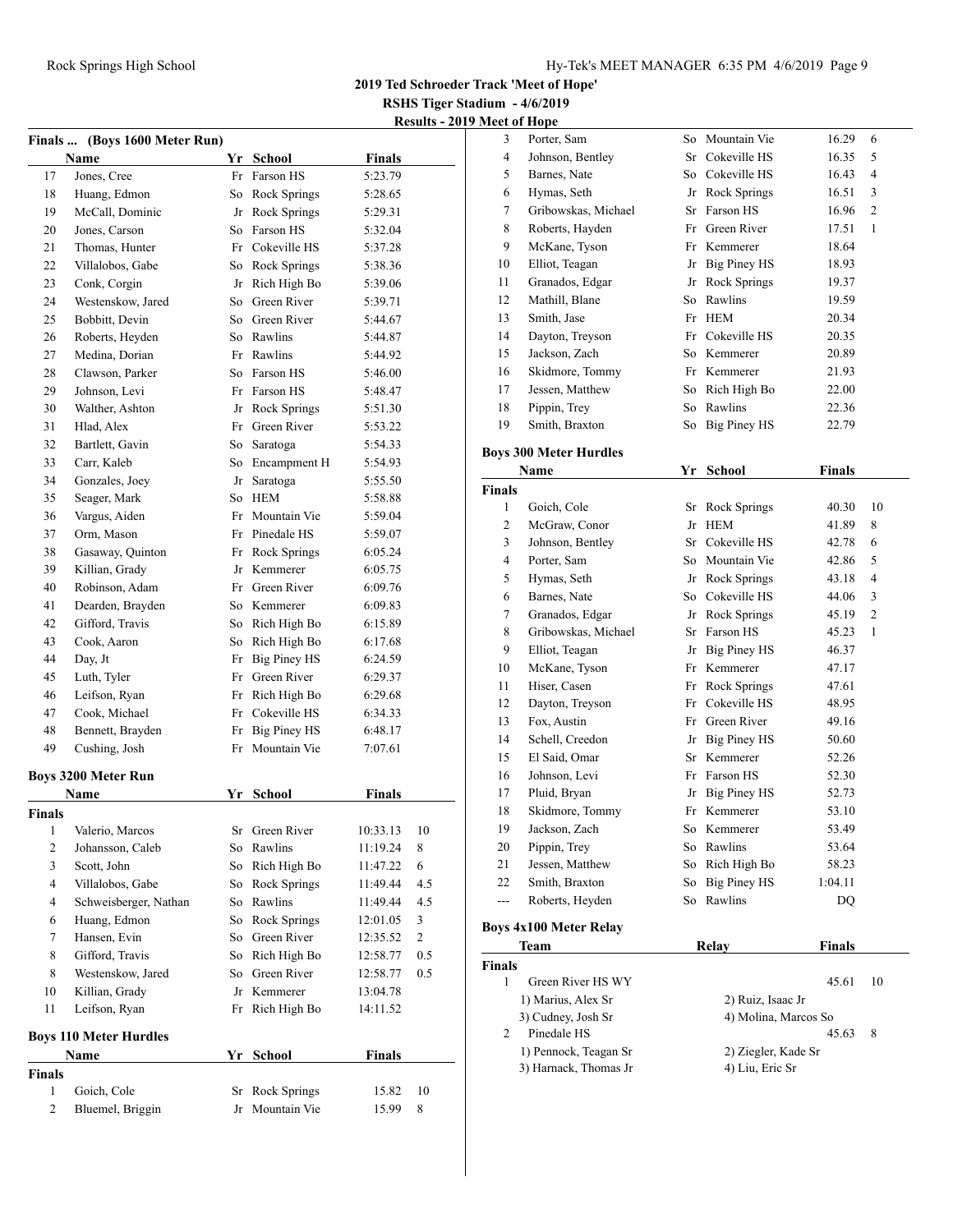**RSHS Tiger Stadium - 4/6/2019**

### **Results - 2019**

|             | Finals  (Boys 4x100 Meter Relay) |       |                           |    |
|-------------|----------------------------------|-------|---------------------------|----|
|             | Team                             | Relay | <b>Finals</b>             |    |
| 3           | Rock Springs Hs-Wy               | С     | 45.70                     | 6  |
|             | 1) Whitman, Everett Sr           |       | 2) Skorcz, Andrew Fr      |    |
|             | 3) Mei, Kevin Sr                 |       | 4) Okere, Favor Jr        |    |
| 4           | Rawlins                          |       | 46.80                     | 5  |
|             | 1) Ebell, Larenzo Sr             |       | 2) Ayala, Kevin Jr        |    |
|             | 3) Keplinger, Keegan Sr          |       | 4) Mascarenas, Jarron Fr  |    |
| 5           | Rock Springs Hs-Wy               | D     | 47.89                     | 4  |
|             | 1) Adams, Gentry Jr              |       | 2) Bettelyoun, Micheal Fr |    |
|             | 3) Salcido, Ivan Fr              |       | 4) Santuff, Kameron Fr    |    |
| 6           | <b>Big Piney HS</b>              |       | 48.06                     | 3  |
|             | 1) Long, Lincoln Sr              |       | 2) Elliot, Teagan Jr      |    |
|             | 3) Petty, Jaron Fr               |       | 4) Pluid, Bryan Jr        |    |
| 7           | Kemmerer                         |       | 48.78                     | 2  |
|             | 1) Boyd, Jeydon Sr               |       | 2) Rosas, Quinten Fr      |    |
|             | 3) Martinez, Austin Quin So      |       | 4) El Said, Omar Sr       |    |
| 8           | Rock Springs Hs-Wy               |       | 48.90                     | 1  |
|             | 1) Chubb, Porter Fr              |       | 2) Geffre, Zach Sr        |    |
|             | 3) Gresham, Randon Jr            |       | 4) Lionberger, Derek Sr   |    |
| 9           | <b>Big Piney HS</b>              | B     | 52.85                     |    |
|             |                                  |       |                           |    |
|             | 1) Schell, Creedon Jr            |       | 2) Bell, Dalton Fr        |    |
|             | 3) Walton, Koy Fr                |       | 4) Cline, Karson Fr       |    |
| 10          | Rock Springs Hs-Wy               | E     | 53.85                     |    |
|             | 1) Gunyan, Trevor Fr             |       | 2) Granados, Jaciel Fr    |    |
|             | 3) Eddy, Jake Fr                 |       | 4) Hembree, Clayton So    |    |
| 11          | Kemmerer                         | B     | 54.31                     |    |
|             | 1) Shepperd, Gatlin Fr           |       | 2) McKane, Tyson Fr       |    |
|             | 3) Skidmore, Tommy Fr            |       | 4) Winkler, Treq Fr       |    |
| 12          | Rock Springs Hs-Wy               | В     | 57.92                     |    |
|             | 1) Adkins, Joseph Jr             |       | 2) Rodabaugh, Michael Jr  |    |
|             | 3) Taucher, Jacob Sr             |       | 4) Bradford, Tyler Fr     |    |
|             | <b>Boys 4x400 Meter Relay</b>    |       |                           |    |
|             | Team                             | Relay | <b>Finals</b>             |    |
|             |                                  |       |                           |    |
| Finals<br>1 | Cokeville HS                     |       | 3:50.26                   | 10 |
|             |                                  |       |                           |    |
|             | 1) Johnson, Bentley Sr           |       | 2) Bird, Ethan So         |    |
|             | 3) Moyes, Tyler So               |       | 4) Barnes, Nate So        |    |
| 2           | Pinedale HS                      |       | 3:59.63                   | 8  |
|             | 1) Pennock, Teagan Sr            |       | 2) Stewart, Aaron Jr      |    |
|             | 3) Egle, Gatlin So               |       | 4) Liu, Eric Sr           |    |
| 3           | Green River HS WY                |       | 3:59.91                   | 6  |
|             | 1) Ruiz, Isaac Jr                |       | 2) Cudney, Josh Sr        |    |
|             | 3) Moorman, Breyden Fr           |       | 4) Valerio, Marcos Sr     |    |
| 4           | Rock Springs Hs-Wy               |       | 3:59.95                   | 5  |
|             | 1) Franklin, Tyler So            |       | 2) Madsen, Colin So       |    |
|             | 3) Skorcz, Andrew Fr             |       | 4) Caudell, Jayson Jr     |    |
| 5           | Green River HS WY                | В     | 4:10.41                   | 4  |
|             | 1) Fox, Austin Fr                |       | 2) Hlad, Alex Fr          |    |

3) Roberts, Hayden Fr 4) Reichl, Logan Jr<br>Rock Springs Hs-Wy B 4:10.43 3

7 Cokeville HS B 4:10.70 2 1) Donahue, Devyn Jr 2) Dayton, Treyson Fr 3) Thomas, Matthew Jr 4) Thomas, Hunter Fr

6 Rock Springs Hs-Wy

|               | Meet of Hope                   |                        |    |
|---------------|--------------------------------|------------------------|----|
| 8             | Kemmerer                       | 4:24.95                | 1  |
|               | 1) Carlson, Nick So            | 2) Adams, Cameron Sr   |    |
|               | 3) McKane, Tyson Fr            | 4) Grimes, Michael Jr  |    |
| 9             | <b>Rich High Boys</b>          | 4:34.52                |    |
| ---           | <b>Big Piney HS</b>            | DO                     |    |
|               | 1) Munoz, Carlos So            | 2) Fila, Kaleb Fr      |    |
|               | 3) Hughes, Liam So             | 4) Cline, Karson Fr    |    |
|               |                                |                        |    |
|               | <b>Boys 4x800 Meter Relay</b>  |                        |    |
|               | Team                           | Relay<br><b>Finals</b> |    |
| <b>Finals</b> |                                |                        |    |
| 1             | Rock Springs Hs-Wy             | 9:12.39                | 10 |
|               | 1) Babcock, Micah Jr           | 2) McCall, Dominic Jr  |    |
|               | 3) Peek, Jackson Jr            | 4) Morrell, Taden So   |    |
| 2             | Mountain View HS               | 9:16.90                | 8  |
|               | 1) Wells, Trenton Sr           | 2) Newton, Michael So  |    |
|               | 3) Antonino, Jaxon Fr          | 4) Erickson, Tanner Fr |    |
| 3             | Farson HS                      | 9:44.91                | 6  |
|               | 1) Clawson, Parker So          | 2) Jones, Cree Fr      |    |
|               | 3) Jones, Carson So            | 4) Jones, Trevor Fr    |    |
| 4             | Big Piney HS                   | 9:46.91                | 5  |
|               | 1) Fila, Kaleb Fr              | 2) Hymas, Brayden Fr   |    |
|               | 3) Munoz, Carlos So            | 4) Schell, Creedon Jr  |    |
| 5             | Green River HS WY              | 9:49.06                | 4  |
|               | 1) Hlad, Alex Fr               | 2) Gailey, Kaden So    |    |
|               | 3) Reichl, Logan Jr            | 4) Sherwin, Greg So    |    |
| 6             | Saratoga                       | 10:02.76               | 3  |
|               | 1) Bartlett, Gavin So          | 2) Debar, Jeremiah Jr  |    |
|               | 3) Gonzales, Joey Jr           | 4) Johnson, Kelton Fr  |    |
| 7             | Rawlins                        | 10:21.10               | 2  |
|               | 1) Medina, Dorian Fr           | 2) Petty, Austin Fr    |    |
|               | 3) Roberts, Heyden So          | 4) Miller, Erik Jr     |    |
| 8             | Kemmerer                       | 10:35.64               | 1  |
|               | 1) Dearden, Brayden So         | 2) Grimes, Michael Jr  |    |
|               | 3) Killian, Grady Jr           | 4) Pinkerton, Nate Jr  |    |
|               |                                |                        |    |
|               | <b>Boys 1600 Sprint Medley</b> |                        |    |
|               | Team                           | Relay<br><b>Finals</b> |    |
| Finals        |                                |                        |    |
| 1             | Rock Springs Hs-Wy             | 3:51.38                | 10 |
|               | 1) Mei, Kevin Sr               | 2) Goich, Cole Sr      |    |
|               | 3) Odogwu, Emmanuel Jr         | 4) Caudell, Jayson Jr  |    |
| 2             | Hem                            | 3:56.94                | 8  |
|               | 1) Smith, Jase Fr              | 2) Grosstick, Devon So |    |
|               | 3) McGraw, Conor Jr            | 4) McGraw, Shane Jr    |    |
| 3             | Kemmerer                       | 3:58.24                | 6  |
|               | 1) Rosas, Quinten Fr           | 2) El Said, Omar Sr    |    |
|               | 3) Martinez, Austin Quin So    | 4) Plowman, Tanner Sr  |    |
| 4             | <b>Big Piney HS</b>            | 4:02.30                | 5  |
|               | 1) Pluid, Bryan Jr             | 2) Barron, Thomas Fr   |    |
|               | 3) Martinez, Pedro Fr          | 4) Hymas, Brayden Fr   |    |
|               | Green River HS WY              | DQ                     |    |
|               | 1) Molina, Marcos So           | 2) Clark, Tommy Sr     |    |
|               | 3) White, Seth So              | 4) Gibson, Drew Jr     |    |
|               |                                |                        |    |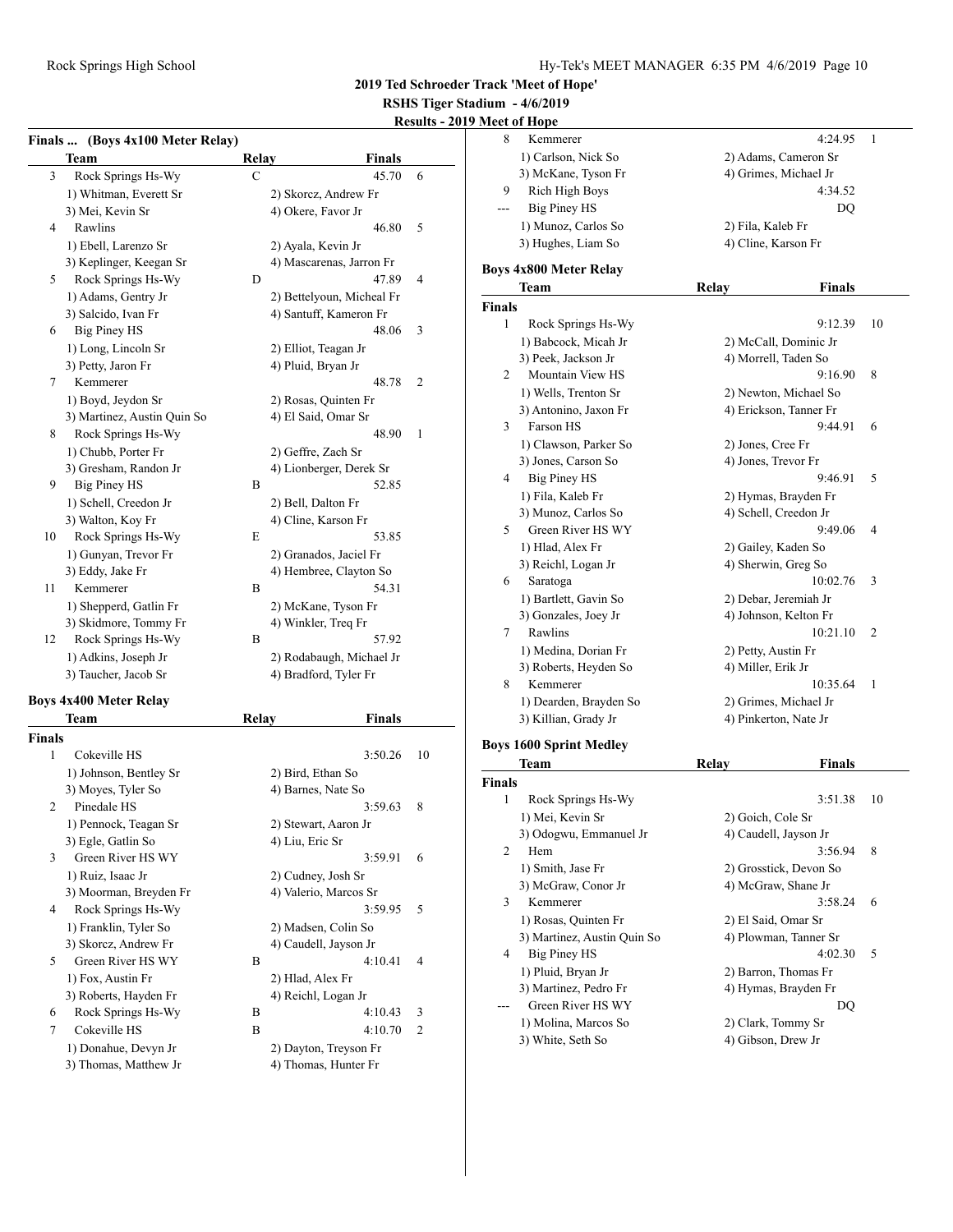**2019 Ted Schroeder Track 'Meet of Hope'**

**RSHS Tiger Stadium - 4/6/2019**

#### **Results - 2019 Meet of Hope**

| Finals  (Boys 1600 Sprint Medley) |                        |                     |                     |               |                         |
|-----------------------------------|------------------------|---------------------|---------------------|---------------|-------------------------|
|                                   | Team                   |                     | Relay               | Finals        |                         |
|                                   | Pinedale HS            |                     |                     | DQ            |                         |
|                                   | 1) Egle, Gatlin So     | 2) Ziegler, Kade Sr |                     |               |                         |
| 3) Liu, Eric Sr                   |                        |                     | 4) Ramos, Anival Sr |               |                         |
|                                   | <b>Boys High Jump</b>  |                     |                     |               |                         |
|                                   | Name                   |                     | Yr School           | Finals        |                         |
| <b>Finals</b>                     |                        |                     |                     |               |                         |
| 1                                 | Schneider, Samuel      | Sr                  | Saratoga            | 6-04.00       | 10                      |
| 2                                 | Okere, Favor           | Jr                  | Rock Springs        | $6 - 02.00$   | 8                       |
| 3                                 | Roberts, Hayden        | Fr                  | Green River         | 5-10.00       | 6                       |
| 4                                 | Harmon, Jake           |                     | Sr Cokeville HS     | 5-08.00       | 5                       |
| 5                                 | Marius, Alex           | Sr                  | Green River         | 5-08.00       | 4                       |
| 6                                 | Odogwu, Emmanuel       | Jr                  | Rock Springs        | 5-06.00       | 3                       |
| 7                                 | Lionberger, Derek      | Sr                  | Rock Springs        | 5-06.00       | 2                       |
| 8                                 | Chubb, Porter          | Fr                  | Rock Springs        | 5-06.00       | 1                       |
| 9                                 | Love, Teegan           | So                  | Saratoga            | 5-04.00       |                         |
| 9                                 | Adams, Cameron         | Sr                  | Kemmerer            | 5-04.00       |                         |
| 9                                 | Hatch, Hayden          |                     | Sr Cokeville HS     | 5-04.00       |                         |
| 12                                | Ramos, Anival          |                     | Sr Pinedale HS      | 5-02.00       |                         |
| 12                                | Fox, Austin            |                     | Fr Green River      | 5-02.00       |                         |
| 12                                | Salcido, Ivan          |                     | Fr Rock Springs     | 5-02.00       |                         |
| 12                                | Fila, Kaleb            | Fr                  | <b>Big Piney HS</b> | 5-02.00       |                         |
| ---                               | Weaver, Nick           | So                  | Cokeville HS        | NH            |                         |
| ---                               | Schwarting, Luke       |                     | Jr Cokeville HS     | NΗ            |                         |
| ---                               | Castillion, Paxton     |                     | So Green River      | NΗ            |                         |
| ---                               | Conk, Ryker            | Fr                  | Rich High Bo        | NΗ            |                         |
| ---                               | Bitters, Alexander     | So                  | Pinedale HS         | NΗ            |                         |
| ---                               | Boyd, Jeydon           | Sr                  | Kemmerer            | NΗ            |                         |
|                                   | <b>Boys Pole Vault</b> |                     |                     |               |                         |
|                                   | Name                   | Yr                  | <b>School</b>       | <b>Finals</b> |                         |
| <b>Finals</b>                     |                        |                     |                     |               |                         |
| 1                                 | Micheli, Connor        |                     | Fr Mountain Vie     | 14-00.00      | 10                      |
| 2                                 | Collins, Tanner        |                     | Fr Mountain Vie     | 10-06.00      | 8                       |
| 3                                 | Bartlett, Gavin        | So                  | Saratoga            | 9-00.00       | 6                       |
| 4                                 | Schell, Creedon        | Jr                  | <b>Big Piney HS</b> | 8-00.00       | 5                       |
| ---                               | Mahaffey, Marcus       | Sr                  | Big Piney HS        | NΗ            |                         |
| ---                               | Day, Jt                |                     | Fr Big Piney HS     | NΗ            |                         |
|                                   | Bettelyoun, Micheal    | Fr                  | Rock Springs        | NH            |                         |
|                                   | Horn, Joe              | Sr                  | Rawlins             | NΗ            |                         |
|                                   | <b>Boys Long Jump</b>  |                     |                     |               |                         |
|                                   | Name                   |                     | <u>Yr School</u>    | <b>Finals</b> |                         |
| Finals                            |                        |                     |                     |               |                         |
| 1                                 | Hymas, Seth            | Jr                  | <b>Rock Springs</b> | 20-11.00      | 10                      |
| 2                                 | Schneider, Samuel      | Sr                  | Saratoga            | 19-06.00      | 8                       |
| 3                                 | Ruiz, Isaac            | Jr                  | Green River         | 19-05.50      | 6                       |
| 4                                 | Stewart, Aaron         | Jr                  | Pinedale HS         | 19-04.50      | 5                       |
| 5                                 | Harnack, Thomas        | Jr                  | Pinedale HS         | 19-03.50      | 4                       |
| 6                                 | Elliot, Teagan         | Jr                  | <b>Big Piney HS</b> | 19-02.00      | 3                       |
| 7                                 | Hatch, Hayden          | Sr                  | Cokeville HS        | 19-02.00      | $\overline{\mathbf{c}}$ |
| 8                                 | Cudney, Josh           | Sr                  | Green River         | 19-02.00      | 1                       |
| 9                                 | Madsen, Colin          | So                  | Rock Springs        | 18-10.00      |                         |
| 10                                | Love, Teegan           | So                  | Saratoga            | 18-08.00      |                         |
|                                   |                        |                     |                     |               |                         |

| меет от норе            |                         |    |                     |               |                |
|-------------------------|-------------------------|----|---------------------|---------------|----------------|
| 11                      | Weaver, Nick            |    | So Cokeville HS     | 18-07.00      |                |
| 11                      | Donahue, Devyn          |    | Jr Cokeville HS     | 18-07.00      |                |
| 13                      | Plowman, Tanner         |    | Sr Kemmerer         | 18-04.00      |                |
| 14                      | Marius, Alex            |    | Sr Green River      | 18-01.00      |                |
| 15                      | McGraw, Shane           |    | Jr HEM              | 17-11.00      |                |
| 15                      | Barnes, Nate            |    | So Cokeville HS     | 17-11.00      |                |
| 15                      | Pluid, Bryan            |    | Jr Big Piney HS     | 17-11.00      |                |
| 18                      | Sloan, Cody             |    | Sr Farson HS        | 17-08.50      |                |
| 19                      | Grosstick, Devon        |    | So HEM              | 17-07.50      |                |
| 20                      | El Said, Omar           |    | Sr Kemmerer         | 17-05.50      |                |
| 21                      | Martinez, Pedro         | Fr | Big Piney HS        | 16-10.00      |                |
| 21                      | Newbrough, Cody         | Jr | Rawlins             | 16-10.00      |                |
| 23                      | Schwarting, Luke        |    | Jr Cokeville HS     | 16-07.50      |                |
| 24                      | Mathill, Blane          |    | So Rawlins          | 16-07.00      |                |
| 25                      | Adams, Gentry           |    | Jr Rock Springs     | 16-06.00      |                |
| 26                      | Harmon, Jake            |    | Sr Cokeville HS     | 16-03.50      |                |
| 27                      | Bell, Dalton            |    | Fr Big Piney HS     | 16-02.50      |                |
| 28                      | Nelson, Bryton          |    | Fr Pinedale HS      | 16-00.00      |                |
| 29                      | Denny, Trea             |    | So Farson HS        | 15-09.50      |                |
| 30                      | Bain, Jacob             |    | Fr Pinedale HS      | 15-07.00      |                |
| 31                      | Wells, Logan            | Jr | Saratoga            | 15-06.00      |                |
| 32                      | Jessen, Matthew         | So | Rich High Bo        | 15-05.50      |                |
| 33                      | Thomas, Andrew          |    | Sr Cokeville HS     | 14-11.00      |                |
| 34                      | Ziegler, Konner         |    | Fr Pinedale HS      | 14-08.00      |                |
| 35                      | Carr, Kaleb             |    | So Encampment H     | 14-05.00      |                |
| 36                      | Anderson, Michael       |    | Fr Encampment H     | 14-02.50      |                |
| 36                      | Horn, Joe               |    | Sr Rawlins          | 14-02.50      |                |
| 38                      | Skidmore, Tommy         |    | Fr Kemmerer         | 14-01.50      |                |
| 39                      | Finley, Araya           | So | Green River         | 13-05.00      |                |
| 39                      | Cooper, Merrick         |    | Jr Kemmerer         | 13-05.00      |                |
| 41                      | Conk, Ryker             |    | Fr Rich High Bo     | 12-09.50      |                |
| 42                      | Walton, Koy             | Fr | <b>Big Piney HS</b> | 12-07.00      |                |
| 43                      | Floyd, Matt             | Fr | Cokeville HS        | 12-06.50      |                |
| 44                      | LaBorde, Lane           | Fr | Encampment H        | 11-11.00      |                |
| 45                      | Kervitsky, James        | Fr | Pinedale HS         | 6-03.50       |                |
|                         | <b>Boys Triple Jump</b> |    |                     |               |                |
|                         | Name                    | Yr | <b>School</b>       | <b>Finals</b> |                |
| <b>Finals</b>           |                         |    |                     |               |                |
| $\mathbf{1}$            | Schneider, Samuel       | Sr | Saratoga            | 42-03.50      | 10             |
| $\mathfrak{2}$          | Branson, Luke           | So | Mountain Vie        | 40-05.00      | 8              |
| 3                       | Ruiz, Isaac             | Jr | Green River         | 40-02.00      | 6              |
| $\overline{\mathbf{4}}$ | Johnson, Bentley        | Sr | Cokeville HS        | 39-09.00      | 5              |
| 5                       | Stewart, Aaron          | Jr | Pinedale HS         | 39-02.00      | 4              |
| 6                       | Marius, Alex            | Sr | Green River         | 38-09.00      | 3              |
| 7                       | Grosstick, Devon        | So | <b>HEM</b>          | 38-05.00      | $\overline{c}$ |
| 8                       | Long, Lincoln           | Sr | <b>Big Piney HS</b> | 37-03.00      | 1              |
| 9                       | Schwarting, Luke        | Jr | Cokeville HS        | 35-06.50      |                |
| 10                      | Mathill, Blane          | So | Rawlins             | 35-01.00      |                |
| 11                      | Newton, Michael         | So | Mountain Vie        | 34-06.50      |                |
| 12                      | Love, Teegan            | So | Saratoga            | 34-02.50      |                |
| 13                      | Hatch, Hayden           | Sr | Cokeville HS        | 34-01.50      |                |
|                         |                         |    |                     |               |                |

 Thomas, Andrew Sr Cokeville HS 32-05.50 15 Floyd, Matt Fr Cokeville HS 28-03.50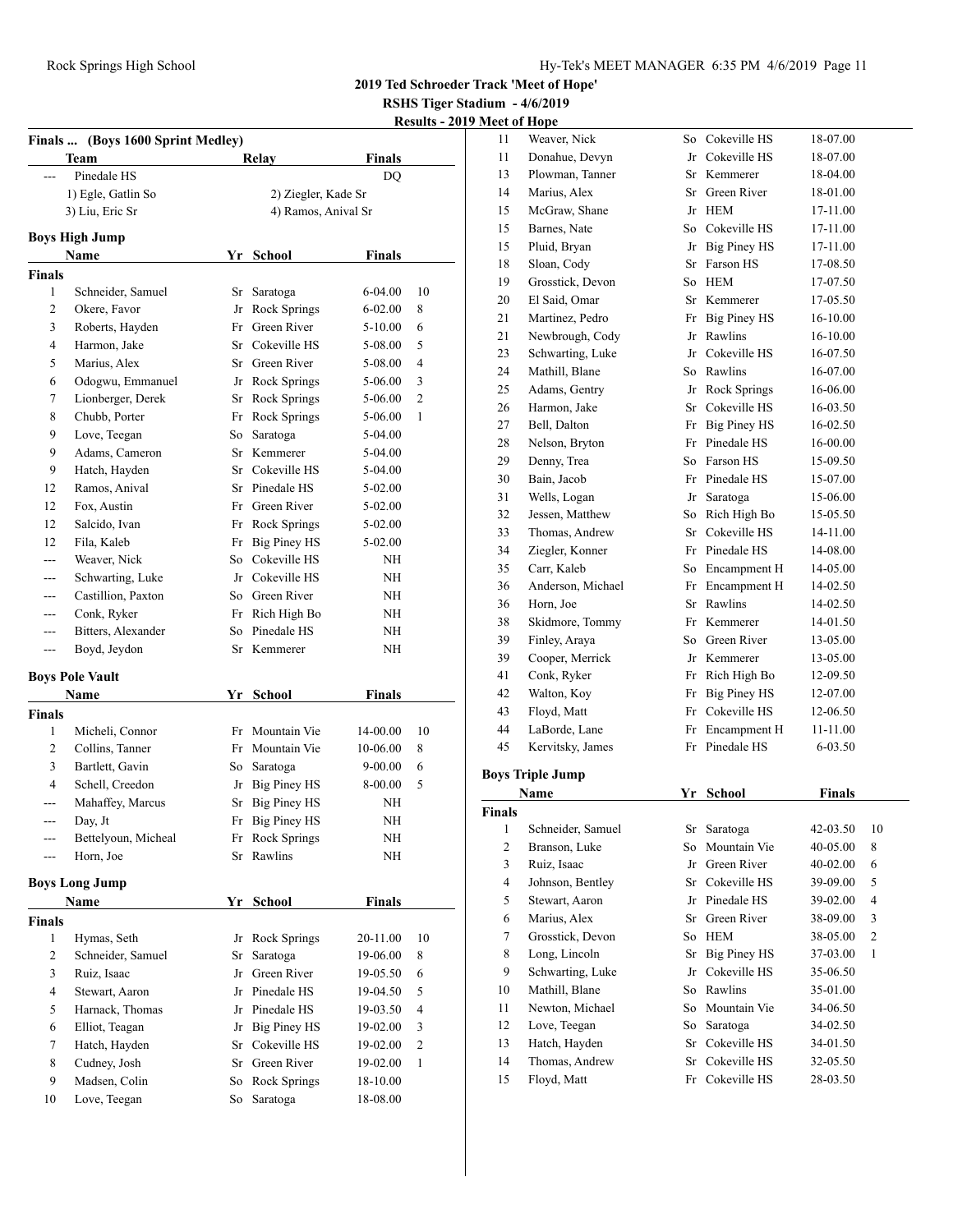**2019 Ted Schroeder Track 'Meet of Hope'**

**RSHS Tiger Stadium - 4/6/2019**

## **Results - 2019 Meet of Hope**

 $\overline{\phantom{0}}$ 

| <b>Boys Shot Put</b> |                    |     |                     |               |                |  |  |
|----------------------|--------------------|-----|---------------------|---------------|----------------|--|--|
| Name                 |                    | Yr  | School              | <b>Finals</b> |                |  |  |
| Finals               |                    |     |                     |               |                |  |  |
| 1                    | Geffre, Zach       | Sr  | Rock Springs        | 45-04.00      | 10             |  |  |
| 2                    | Madsen, Kimball    | Jr  | Mountain Vie        | 43-09.50      | 8              |  |  |
| 3                    | Malone, Tel        | So  | Mountain Vie        | 43-07.50      | 6              |  |  |
| 4                    | Welsch, Coleman    | Sr  | Rock Springs        | 43-07.25      | 5              |  |  |
| 5                    | Boyd, Jeydon       | Sr  | Kemmerer            | 43-02.50      | 4              |  |  |
| 6                    | Rimmer, Noah       | So  | Saratoga            | 40-05.00      | 3              |  |  |
| 7                    | Martinez, Jacob    | So  | Green River         | $40 - 02.00$  | $\overline{c}$ |  |  |
| 8                    | Ice, Colton        | So  | Rawlins             | 40-01.50      | 1              |  |  |
| 9                    | Peterson, Dalton   |     | So Encampment H     | 38-05.50      |                |  |  |
| 10                   | Gresham, Randon    |     | Jr Rock Springs     | 37-11.75      |                |  |  |
| 11                   | Taucher, Jacob     | Sr  | Rock Springs        | 37-05.00      |                |  |  |
| 12                   | Raza, Kaden        | So- | Big Piney HS        | 36-04.75      |                |  |  |
| 13                   | Rodabaugh, Michael | Jr  | Rock Springs        | 36-02.25      |                |  |  |
| 14                   | Westercamp, Dodge  | So  | Pinedale HS         | 36-01.75      |                |  |  |
| 15                   | Purser, Kash       | Fr  | Mountain Vie        | 35-05.00      |                |  |  |
| 16                   | Borah, Joseph      | Fr  | <b>HEM</b>          | 34-08.75      |                |  |  |
| 17                   | Ortiz, Aaron       | So  | Kemmerer            | 34-00.75      |                |  |  |
| 18                   | King, Garrett      | Jr  | Cokeville HS        | 34-00.50      |                |  |  |
| 19                   | Thomas, Andrew     | Sr  | Cokeville HS        | 33-07.75      |                |  |  |
| 20                   | Murray, Cole       | Fr  | Green River         | 33-00.00      |                |  |  |
| 21                   | Jones, Colby       | So  | Farson HS           | 32-10.50      |                |  |  |
| 22                   | Hopkins, Riley     | So  | Encampment H        | 32-04.50      |                |  |  |
| 23                   | Travis, Jordan     | So  | Saratoga            | 31-03.50      |                |  |  |
| 24                   | Erickson, Skyler   |     | Fr Pinedale HS      | 31-03.25      |                |  |  |
| 25                   | Gregory, Carson    |     | So Pinedale HS      | 31-00.00      |                |  |  |
| 26                   | Schamber, Garrett  |     | Sr Pinedale HS      | 30-10.25      |                |  |  |
| 27                   | Trevathan, Evann   | So- | Rawlins             | 30-07.00      |                |  |  |
| 28                   | Thomas, Camron     | So  | Big Piney HS        | 30-04.50      |                |  |  |
| 29                   | Bradford, Tyler    |     | Fr Rock Springs     | 30-03.00      |                |  |  |
| 30                   | Hill, Abraham      | Fr  | Green River         | 29-10.50      |                |  |  |
| 31                   | Tims, Carson       | Fr  | Mountain Vie        | 29-05.00      |                |  |  |
| 32                   | Maeger, Wyatt      | So  | Big Piney HS        | 29-04.25      |                |  |  |
| 33                   | Cantrell, Braden   | Fr  | Green River         | 29-02.75      |                |  |  |
| 34                   | Schmidt, Ura       | So  | HEM                 | 29-00.50      |                |  |  |
| 35                   | Snodgrass, McKeon  | Sr  | Rawlins             | 28-07.25      |                |  |  |
| 36                   | Reed, Zander       | So  | Farson HS           | 28-04.00      |                |  |  |
| 37                   | Nuhn, Kyle         | Fr  | Encampment H        | 27-08.00      |                |  |  |
| 38                   | Kahre, Michael     | Sr  | Kemmerer            | 27-02.00      |                |  |  |
| 39                   | Clements, Ian      | Fr  | Cokeville HS        | 27-01.50      |                |  |  |
| 40                   | Kalasch, Chad      | Sr  | Kemmerer            | 27-00.50      |                |  |  |
| 41                   | Grimes, Michael    | Jr  | Kemmerer            | 26-11.00      |                |  |  |
| 42                   | Cantlin, Dane      | Fr  | Mountain Vie        | 26-06.50      |                |  |  |
| 43                   | Porter, Cole       | Fr  | Rawlins             | 26-04.00      |                |  |  |
| 44                   | Alcorn, Ty         | Jr  | Green River         | 26-02.50      |                |  |  |
| 45                   | Irby, Alex         | Fr  | Saratoga            | 25-11.50      |                |  |  |
| 46                   | Tomacelli, Austin  | Jr  | Rawlins             | 23-10.00      |                |  |  |
| 47                   | Greenberg, Colin   | Fr  | Saratoga            | 23-08.00      |                |  |  |
| 48                   | Granados, Jaciel   | Fr  | Rock Springs        | 23-06.00      |                |  |  |
| 49                   | Hymas, Brayden     | Fr  | <b>Big Piney HS</b> | 23-02.00      |                |  |  |
| 50                   | Carlson, Nick      | So  | Kemmerer            | 21-06.75      |                |  |  |
| 51                   | Kaiser, Chancee    | Fr  | <b>Big Piney HS</b> | 10-00.00      |                |  |  |
| $\overline{a}$       | Martinez, David    | Sr  | Green River         | FOUL          |                |  |  |
|                      |                    |     |                     |               |                |  |  |

|                         | Bitters, Mason           | Sr | Pinedale HS     | <b>FOUL</b> |                |
|-------------------------|--------------------------|----|-----------------|-------------|----------------|
|                         | <b>Boys Discus Throw</b> |    |                 |             |                |
| Name                    |                          |    | Yr School       | Finals      |                |
| <b>Finals</b>           |                          |    |                 |             |                |
| 1                       | Madsen, Kimball          | Jr | Mountain Vie    | 148-03      | 10             |
| $\overline{\mathbf{c}}$ | Geffre, Zach             | Sr | Rock Springs    | 135-06      | 8              |
| 3                       | Lionberger, Derek        | Sr | Rock Springs    | 131-05      | 6              |
| 4                       | McGraw, Conor            | Jr | <b>HEM</b>      | 130-00      | 5              |
| 5                       | McGraw, Shane            | Jr | HEM             | 129-11      | 4              |
| 6                       | Martinez, David          | Sr | Green River     | 127-10      | 3              |
| 7                       | Martinez, Jacob          | So | Green River     | 126-05      | $\overline{2}$ |
| 8                       | Boyd, Jeydon             |    | Sr Kemmerer     | $120 - 10$  | 1              |
| 9                       | Malone, Tel              |    | So Mountain Vie | 116-09      |                |
| 10                      | Peterson, Dalton         | So | Encampment H    | 108-07      |                |
| 11                      | Murray, Cole             | Fr | Green River     | 108-06      |                |
| 12                      | Bitters, Mason           |    | Sr Pinedale HS  | 108-05      |                |
| 13                      | Welsch, Coleman          | Sr | Rock Springs    | 106-06      |                |
| 14                      | Erickson, Skyler         | Fr | Pinedale HS     | 103-10      |                |
| 15                      | Ice, Colton              | So | Rawlins         | 103-08      |                |
| 16                      | King, Garrett            |    | Jr Cokeville HS | 101-06      |                |
| 17                      | Hopkins, Riley           |    | So Encampment H | 94-05       |                |
| 18                      | Rimmer, Noah             | So | Saratoga        | 92-11       |                |
| 19                      | Ortiz, Aaron             |    | So Kemmerer     | $92-03$     |                |
| 20                      | Maeger, Wyatt            |    | So Big Piney HS | 92-02       |                |
| 21                      | Travis, Jordan           | So | Saratoga        | 91-05       |                |
| 22                      | Westercamp, Dodge        | So | Pinedale HS     | 91-02       |                |
| 23                      | Hill, Abraham            | Fr | Green River     | 89-04       |                |
| 24                      | Borah, Joseph            | Fr | <b>HEM</b>      | 89-03       |                |
| 25                      | Schamber, Garrett        | Sr | Pinedale HS     | 87-11       |                |
| 26                      | Snodgrass, McKeon        | Sr | Rawlins         | 87-03       |                |
| 27                      | Rodabaugh, Michael       | Jr | Rock Springs    | 86-07       |                |
| 28                      | Cantrell, Braden         | Fr | Green River     | 86-03       |                |
| 29                      | Jones, Colby             | So | Farson HS       | 85-02       |                |
| 30                      | Gresham, Randon          |    | Jr Rock Springs | 81-11       |                |
| 31                      | Reed, Zander             |    | So Farson HS    | 81-10       |                |
| 32                      | Taucher, Jacob           | Sr | Rock Springs    | 81-08       |                |
| 33                      | Cantlin, Dane            | Fr | Mountain Vie    | 81-02       |                |
| 34                      | Purser, Kash             | Fr | Mountain Vie    | 80-08       |                |
| 35                      | Thomas, Camron           |    | So Big Piney HS | 80-01       |                |
| 36                      | Raza, Kaden              | So | Big Piney HS    | 79-09       |                |
| 37                      | Trevathan, Evann         | So | Rawlins         | 79-00       |                |
| 38                      | Schmidt, Ura             | So | <b>HEM</b>      | 78-05       |                |
| 39                      | Greenberg, Colin         | Fr | Saratoga        | 74-04       |                |
| 39                      | Cook, Aaron              | So | Rich High Bo    | 74-04       |                |
| 41                      | Chubb, Porter            | Fr | Rock Springs    | 74-02       |                |
| 42                      | Branson, Luke            | So | Mountain Vie    | 71-08       |                |
| 43                      | Porter, Cole             | Fr | Rawlins         | 70-05       |                |
| 44                      | Alcorn, Ty               | Jr | Green River     | 69-02       |                |
| 45                      | Tims, Carson             | Fr | Mountain Vie    | 68-09       |                |
| 46                      | Grimes, Michael          | Jr | Kemmerer        | 67-10       |                |
| 47                      | Bradford, Tyler          | Fr | Rock Springs    | 66-04       |                |
| 48                      | Irby, Alex               | Fr | Saratoga        | 63-03       |                |
| 49                      | Clements, Ian            | Fr | Cokeville HS    | 63-00       |                |
| 50                      | Kahre, Michael           | Sr | Kemmerer        | 61-09       |                |
| 51                      | Nuhn, Kyle               | Fr | Encampment H    | 59-03       |                |